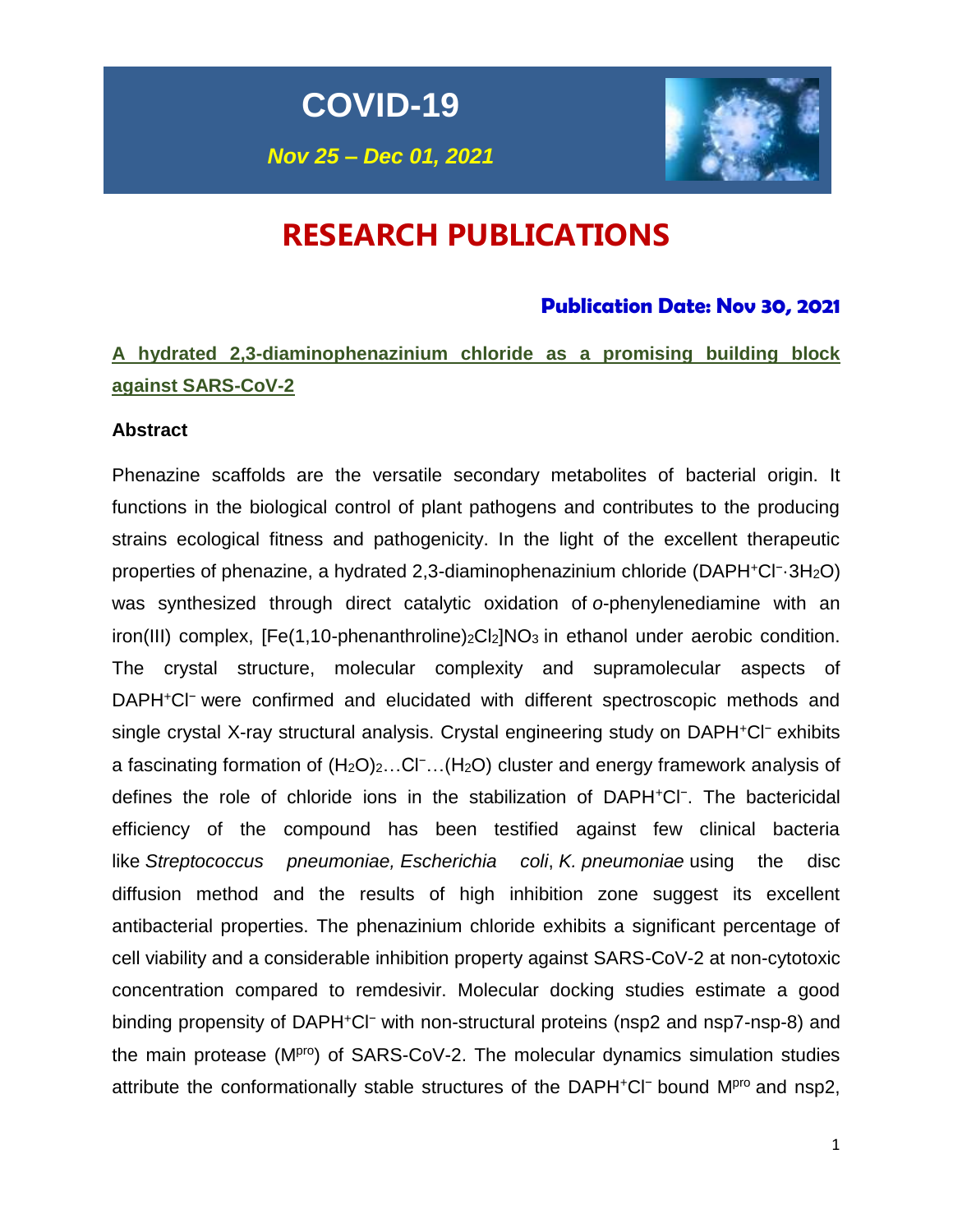nsp7-nsp8 complexes as evident from the considerable binding energy values, − 19.2 ± 0.3, − 25.7 ± 0.1, and − 24.5 ± 0.7 kcal/mol, respectively.

### **Reference**

https://www.nature.com/articles/s41598-021-02280-5

# **Template switching and duplications in SARS-CoV-2 genomes give rise to insertion variants that merit monitoring**

### **Abstract**

The appearance of multiple new SARS-CoV-2 variants during the COVID-19 pandemic is a matter of grave concern. Some of these variants, such as B.1.617.2, B.1.1.7, and B.1.351, manifest higher infectivity and virulence than the earlier SARS-CoV-2 variants, with potential dramatic effects on the course of the pandemic. So far, analysis of new SARS-CoV-2 variants focused primarily on nucleotide substitutions and short deletions that are readily identifiable by comparison to consensus genome sequences. In contrast, insertions have largely escaped the attention of researchers although the furin site insert in the Spike (S) protein is thought to be a determinant of SARS-CoV-2 virulence. Here, we identify 346 unique inserts of different lengths in SARS-CoV-2 genomes and present evidence that these inserts reflect actual virus variance rather than sequencing artifacts. Two principal mechanisms appear to account for the inserts in the SARS-CoV-2 genomes, polymerase slippage and template switch that might be associated with the synthesis of subgenomic RNAs. At least three inserts in the Nterminal domain of the S protein are predicted to lead to escape from neutralizing antibodies, whereas other inserts might result in escape from T-cell immunity. Thus, inserts in the S protein can affect its antigenic properties and merit monitoring.

### **Reference**

https://www.nature.com/articles/s42003-021-02858-9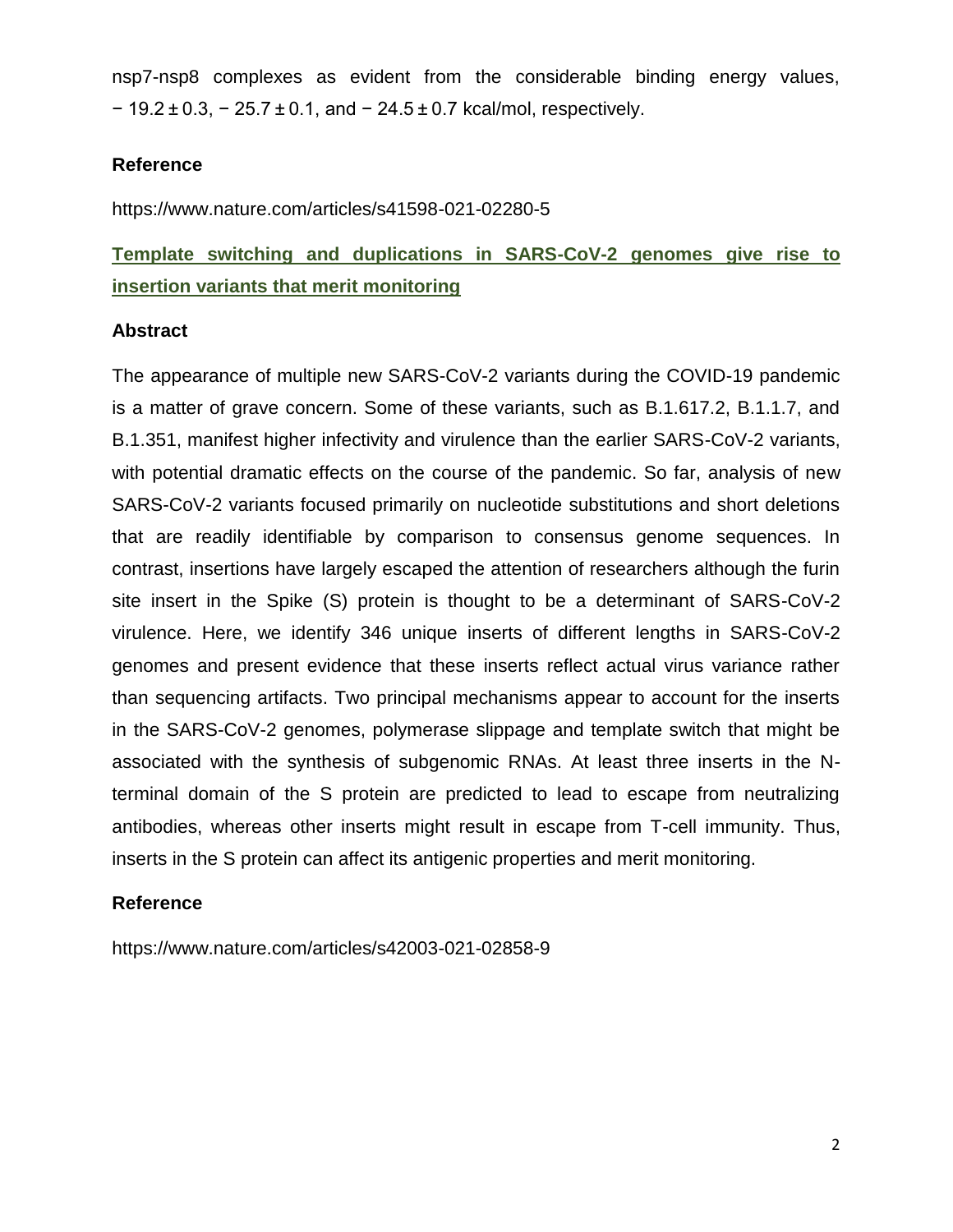# **Molecular insights into receptor binding energetics and neutralization of SARS-CoV-2 variants**

### **Abstract**

Despite an unprecedented global gain in knowledge since the emergence of SARS-CoV-2, almost all mechanistic knowledge related to the molecular and cellular details of viral replication, pathology and virulence has been generated using early prototypic isolates of SARS-CoV-2. Here, using atomic force microscopy and molecular dynamics, we investigated how these mutations quantitatively affected the kinetic, thermodynamic and structural properties of RBD—ACE2 complex formation. A significant increase in the RBD—ACE2 complex stability for several variants of concern, was observed. While the N501Y and E484Q mutations are particularly important for the greater stability, the N501Y mutation is unlikely to significantly affect antibody neutralization. This work provides unprecedented atomistic detail on the binding of SARS-CoV-2 variants and provides insight into the impact of viral mutations on infection-induced immunity.

### **Reference**

https://www.nature.com/articles/s41467-021-27325-1

### **BNT162b2 vaccine induces divergent B cell responses to SARS-CoV-2 S1 and S2**

### **Abstract**

The first ever US Food and Drug Administration-approved messenger RNA vaccines are highly protective against severe acute respiratory syndrome coronavirus 2 (SARS-CoV-2). However, the contribution of each dose to the generation of antibodies against SARS-CoV-2 spike (S) protein and the degree of protection against novel variants warrant further study. Here, we investigated the B cell response to the BNT162b2 vaccine by integrating B cell repertoire analysis with single-cell transcriptomics pre- and post-vaccination. The first vaccine dose elicits a recall response of IgA+ plasmablasts targeting the S subunit S2. Three weeks after the first dose, we observed an influx of minimally mutated IgG+ memory B cells that targeted the receptor binding domain on the S subunit S1 and likely developed from the naive B cell pool. This response was strongly boosted by the second dose and delivers potently neutralizing antibodies against SARS-CoV-2 and several of its variants.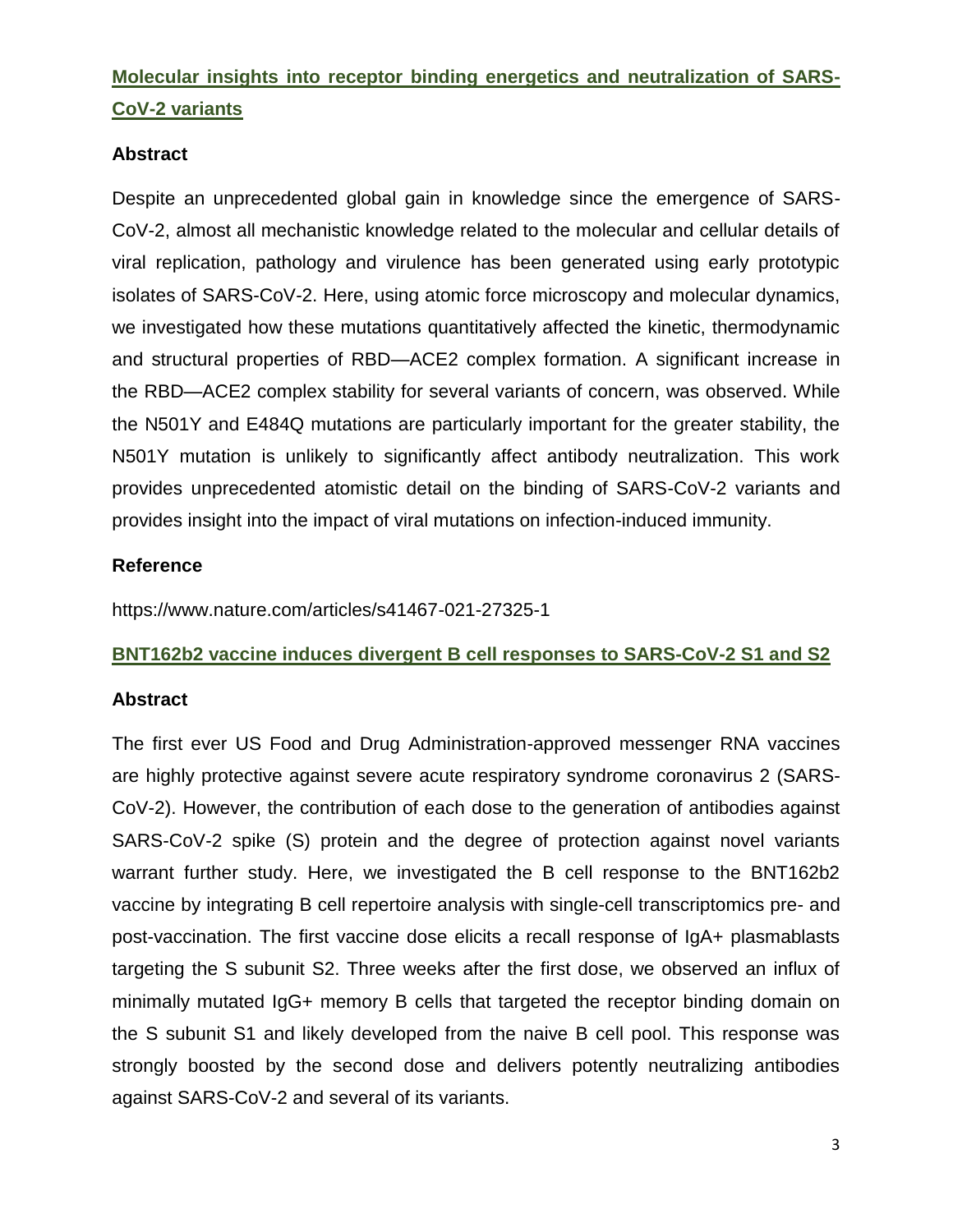### **Reference**

https://www.nature.com/articles/s41590-021-01088-9

# **Drug repurposing for COVID-19 using graph neural network and harmonizing multiple evidence**

### **Abstract**

Since the 2019 novel coronavirus disease (COVID-19) outbreak in 2019 and the pandemic continues for more than one year, a vast amount of drug research has been conducted and few of them got FDA approval. The objective is to prioritize repurposable drugs using a pipeline that systematically integrates the interaction between COVID-19 and drugs, deep graph neural networks, and in vitro/population-based validations. We first collected all available drugs (n = 3635) related to COVID-19 patient treatment through CTDbase. We built a COVID-19 knowledge graph based on the interactions among virus baits, host genes, pathways, drugs, and phenotypes. A deep graph neural network approach was used to derive the candidate drug's representation based on the biological interactions. We prioritized the candidate drugs using clinical trial history, and then validated them with their genetic profiles, *in vitro* experimental efficacy, and population-based treatment effect. The top 22 drugs were highlighted including azithromycin, atorvastatin, aspirin, acetaminophen, and albuterol. Drug combinations were further pinpointed that may synergistically target COVID-19. In summary, it was demonstrated that the integration of extensive interactions, deep neural networks, and multiple evidence can facilitate the rapid identification of candidate drugs for COVID-19 treatment.

### **Reference**

https://www.nature.com/articles/s41598-021-02353-5

### **A single dose, BCG-adjuvanted COVID-19 vaccine provides sterilising immunity against SARS-CoV-2 infection**

### **Abstract**

Global control of COVID-19 requires broadly accessible vaccines that are effective against SARS-CoV-2 variants. In this report, we exploit the immunostimulatory properties of bacille Calmette-Guérin (BCG), the existing tuberculosis vaccine, to deliver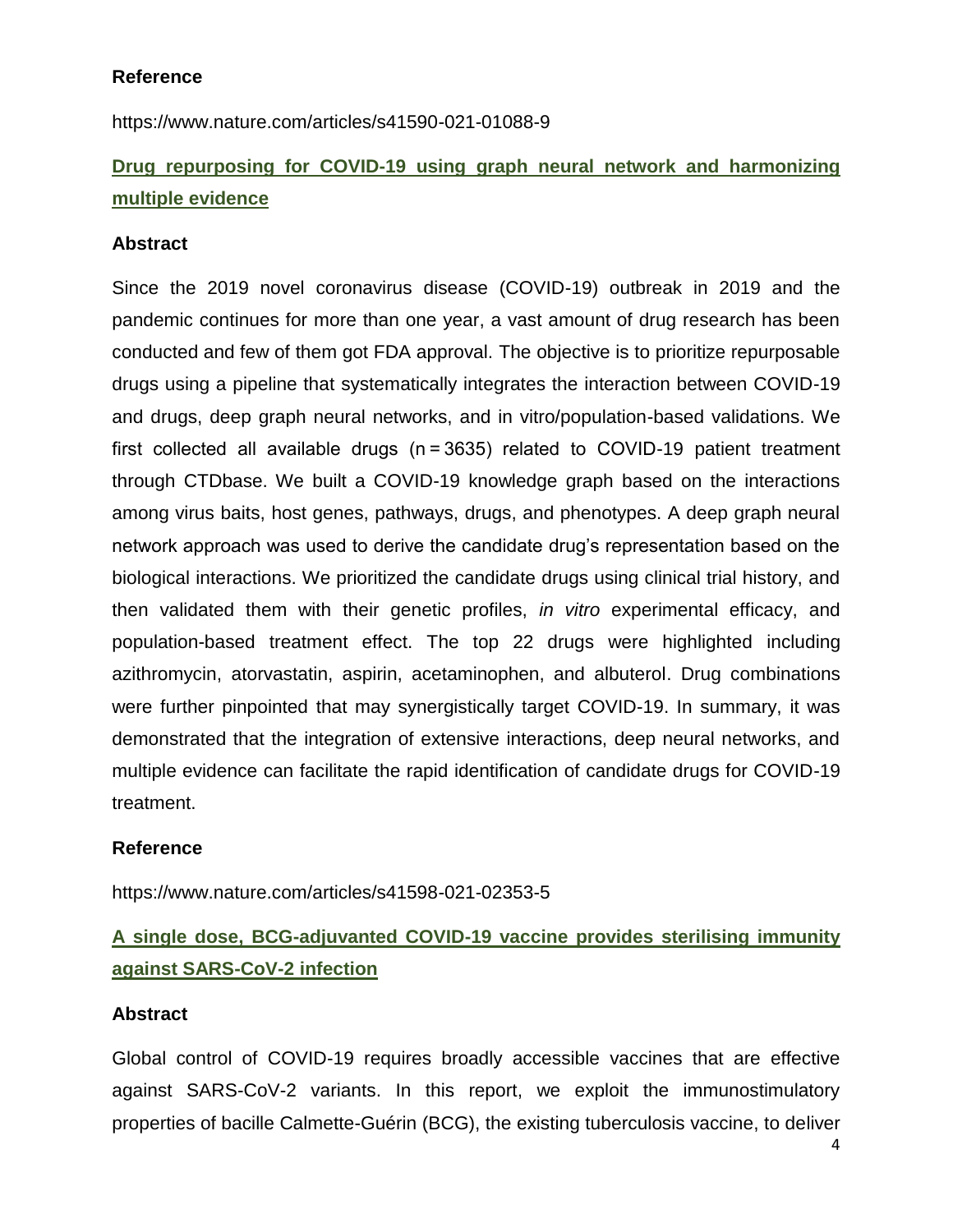a vaccination regimen with potent SARS-CoV-2-specific protective immunity. Combination of BCG with a stabilised, trimeric form of SARS-CoV-2 spike antigen promoted rapid development of virus-specific IgG antibodies in the blood of vaccinated mice, that was further augmented by the addition of alum. This vaccine formulation, BCG:CoVac, induced high-titre SARS-CoV-2 neutralising antibodies (NAbs) and Th1 biased cytokine release by vaccine-specific T cells, which correlated with the early emergence of T follicular helper cells in local lymph nodes and heightened levels of antigen-specific plasma B cells after vaccination. Vaccination of K18-hACE2 mice with a single dose of BCG:CoVac almost completely abrogated disease after SARS-CoV-2 challenge, with minimal inflammation and no detectable virus in the lungs of infected animals. Boosting BCG:CoVac-primed mice with a heterologous vaccine further increased SARS-CoV-2-specific antibody responses, which effectively neutralised B.1.1.7 and B.1.351 SARS-CoV-2 variants of concern. These findings demonstrate the potential for BCG-based vaccination to protect against major SARS-CoV-2 variants circulating globally.

### **Reference**

https://www.nature.com/articles/s41541-021-00406-4

### **Socioeconomic inequality in mental well-being associated with COVID-19 containment measures in a low-incidence Asian globalized city**

### **Abstract**

The COVID-19 pandemic exposes and amplifies pre-existing inequalities even in places with relatively well-controlled outbreaks such as Hong Kong. This study aimed to explore whether the socioeconomically disadvantaged fare worse via various types of worry in terms of their mental health and well-being. Between September and October 2020, 1067 adults in Hong Kong were recruited via a cross-sectional population-wide telephone survey. The inter-relationship between deprivation, types of worry, mental health disorders, and subjective well-being was assessed using structural equation modelling. Results showed significant total effects of deprivation on worries about being infected ( $p = 0.002$ ), economic activities and livelihood ( $p \le 0.001$ ), and personal savings (p < 0.001), as well as mental health disorders (p < 0.001) and subjective well-being (p < 0.001). Specifically, worry about economic activities and livelihood partly mediated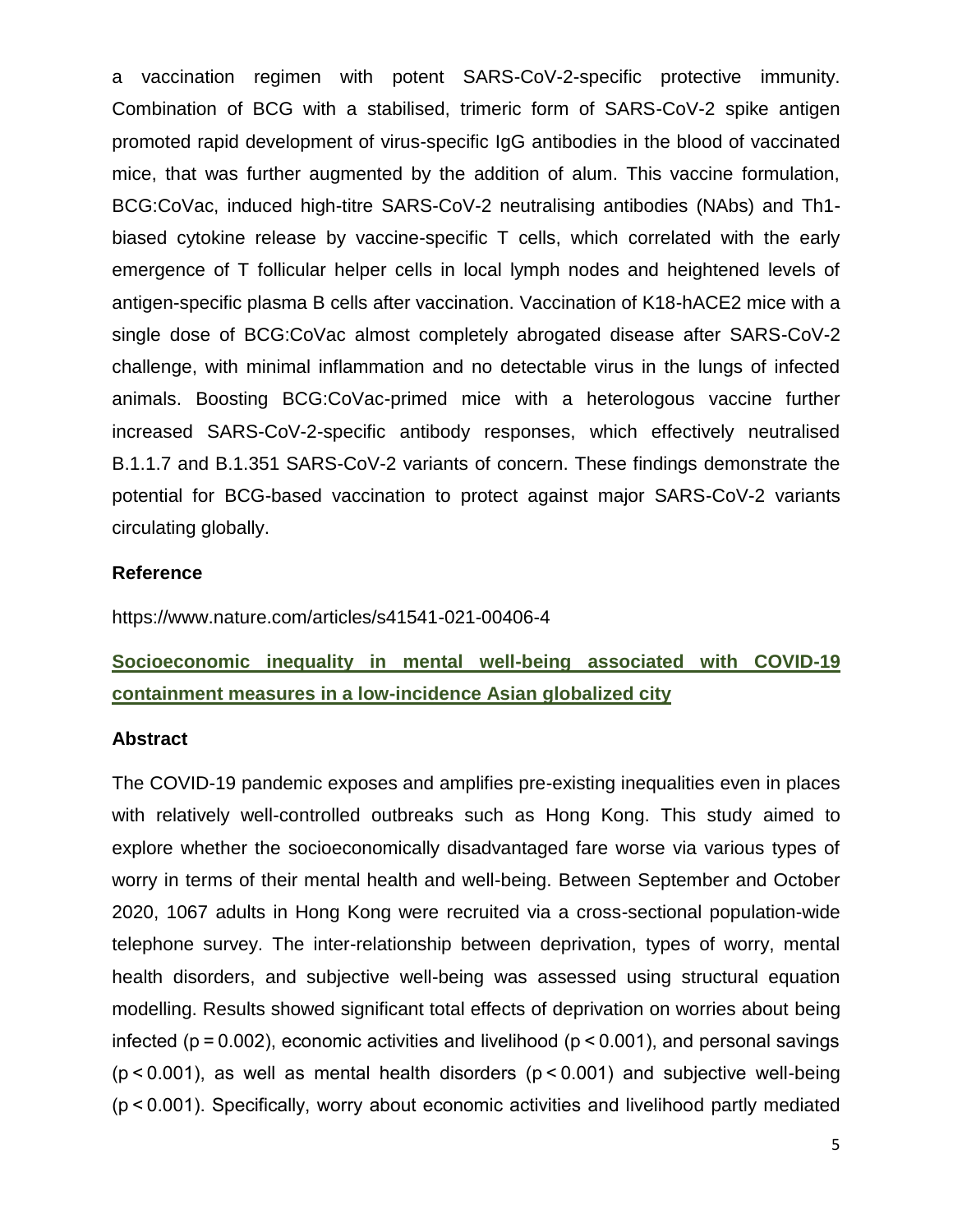the total effect of deprivation on mental health disorders ( $p = 0.004$ ), whereas worry about personal savings and worry about economic activities and livelihood partially mediated the total effect of deprivation on subjective well-being ( $p = 0.007$  and 0.002, respectively). Socioeconomic inequality, particularly in mental health and well-being, could be exacerbated via people's economic concerns during the pandemic, which was largely induced by the COVID-19 containment measures rather than the pandemic per se given the relatively low COVID-19 incidence in Hong Kong.

### **Reference**

https://www.nature.com/articles/s41598-021-02342-8

### **An interpretable machine learning model based on a quick pre-screening system enables accurate deterioration risk prediction for COVID-19**

### **Abstract**

A high-performing interpretable model is proposed to predict the risk of deterioration in coronavirus disease 2019 (COVID-19) patients. The model was developed using a cohort of 3028 patients diagnosed with COVID-19 and exhibiting common clinical symptoms that were internally verified (AUC 0.8517, 95% CI 0.8433, 0.8601). A total of 15 high risk factors for deterioration and their approximate warning ranges were identified. This included prothrombin time (PT), prothrombin activity, lactate dehydrogenase, international normalized ratio, heart rate, body-mass index (BMI), Ddimer, creatine kinase, hematocrit, urine specific gravity, magnesium, globulin, activated partial thromboplastin time, lymphocyte count (L%), and platelet count. Four of these indicators (PT, heart rate, BMI, HCT) and comorbidities were selected for a streamlined combination of indicators to produce faster results. The resulting model showed good predictive performance (AUC 0.7941 95% CI 0.7926, 0.8151). A website for quick prescreening online was also developed as part of the study.

### **Reference**

https://www.nature.com/articles/s41598-021-02370-4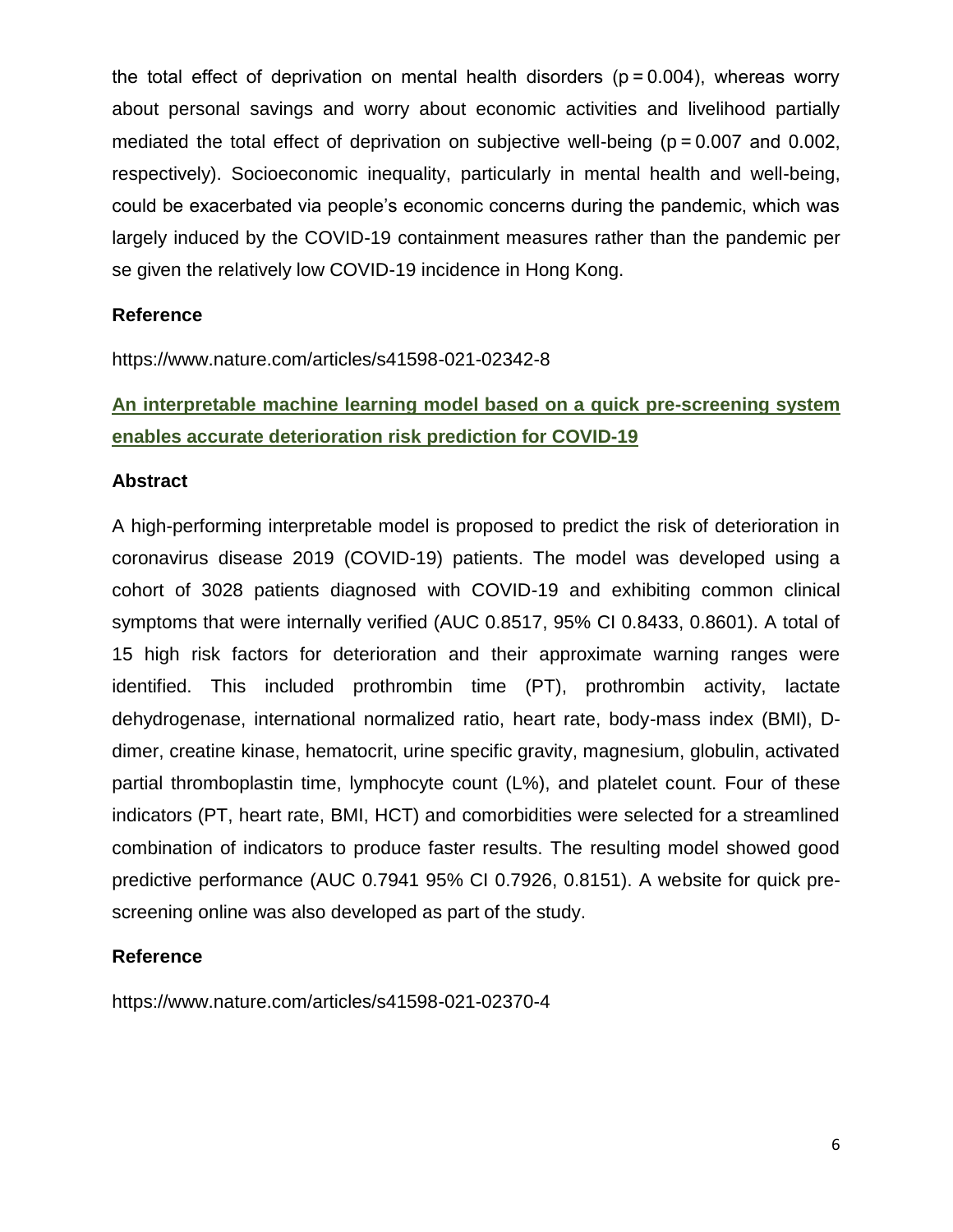### **Understanding the role of nACE2 in neurogenic hypertension among COVID-19 patients**

### **Abstract**

Currently, the third and fourth waves of the coronavirus disease-19 (COVID-19) pandemic are creating havoc in many parts of the world. Although vaccination programs have been launched in most countries, emerging new strains of the virus along with geographical variations are leading to varying success rates of the available vaccines. The presence of comorbidities such as diabetes, cardiovascular diseases and hypertension is responsible for increasing the severity of COVID-19 and, thus, the COVID-19 mortality rate. Angiotensin-converting enzyme 2 (ACE2), which is utilized by SARS-CoV-2 for entry into host cells, is widely expressed in the lungs, kidneys, testes, gut, adipose tissue, and brain. Infection within host cells mediates RAS overactivation, which leads to a decrease in the ACE2/ACE ratio, AT2R/AT1R ratio, and MasR/AT1R ratio. Such imbalances lead to the development of heightened inflammatory responses, such as cytokine storms, leading to post-COVID-19 complications and mortality. As the association of SARS-CoV-2 infection and hypertension remains unclear, this report provides an overview of the effects of SARS-CoV-2 infection on patients with hypertension. We discuss here the interaction of ACE2 with SARS-CoV-2, focusing on neuronal ACE2 (nACE2), and further shed light on the possible involvement of nACE2 in hypertension. SARS-CoV-2 enters the brain through neuronal ACE2 and spreads in various regions of the brain. The effect of viral binding to neuronal ACE2 in areas of the brain that regulate salt/water balance and blood pressure is also discussed in light of the neural regulation of hypertension in COVID-19.

### **Reference**

https://www.nature.com/articles/s41440-021-00800-4

### **Heterogeneity of human anti-viral immunity shaped by virus, tissue, age, and sex**

### **Abstract**

The persistence of anti-viral immunity is essential for protection and exhibits profound heterogeneity across individuals. Here, the factors were elucidated that shape maintenance and function of anti-viral T cell immunity in the body by comprehensive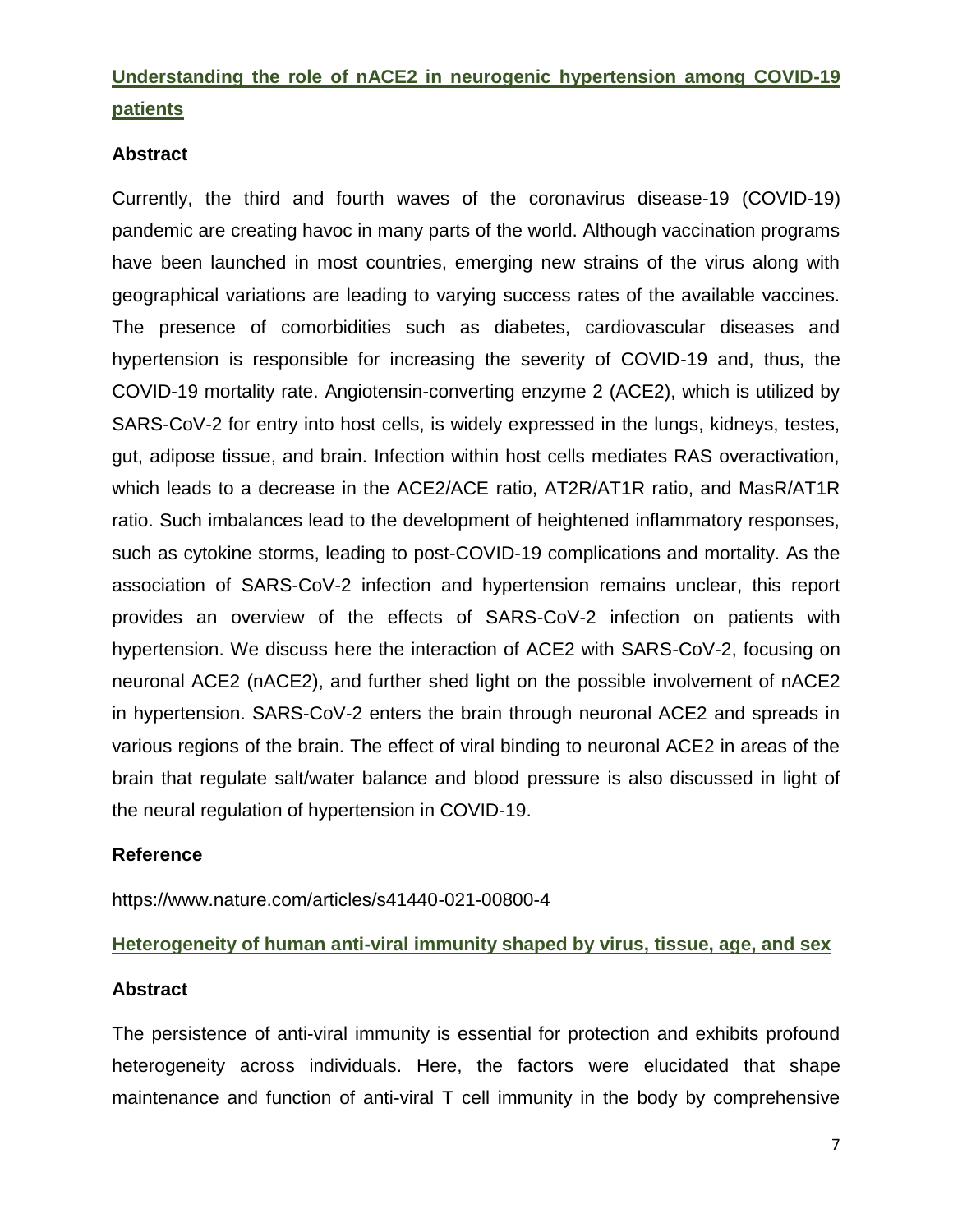profiling of virus-specific T cells across blood, lymphoid organs, and mucosal tissues of organ donors. Flow cytometry was used, T cell receptor sequencing, single-cell transcriptomics, and cytokine analysis to profile virus-specific CD8+ T cells recognizing the ubiquitous pathogens influenza and cytomegalovirus. Our results reveal that virus specificity determines overall magnitude, tissue distribution, differentiation, and clonal repertoire of virus-specific T cells. Age and sex influence T cell differentiation and dissemination in tissues, while T cell tissue residence and functionality are highly correlated with the site. Together, our results demonstrate how the covariates of virus, tissue, age, and sex impact the anti-viral immune response, which is important for targeting, monitoring, and predicting immune responses to existing and emerging viruses.

#### **Reference**

https://www.cell.com/cell-reports/fulltext/S2211-1247(21)01557-6

# **Protective activity of mRNA vaccines against ancestral and variant SARS-CoV-2 strains**

#### **Abstract**

Although mRNA vaccines encoding the spike protein of SARS-CoV-2 prevent COVID-19, the emergence of new viral variants jeopardize their efficacy. Here, the immunogenicity and protective activity of historical (mRNA-1273, designed for Wuhan-1 spike protein) or modified (mRNA-1273.351, designed for B.1.351 spike protein) Moderna mRNA vaccines were assessed in 129S2 and K18-hACE2 mice. Mice were immunized with either high-dose or low-dose formulations of the mRNA vaccines, where low-dose vaccination modeled suboptimal immune responses. Immunization with formulations at either dose induced neutralizing antibodies in serum against ancestral SARS-CoV-2 WA1/2020 and several virus variants, although serum titers were lower against the B.1.617.2 (Delta) virus. Protection against weight loss and lung pathology was observed with all high-dose vaccines against all viruses. However, low-dose formulations of the vaccines, which produced lower magnitude antibody and T cell responses, showed breakthrough lung infections with B.1.617.2 and development of pneumonia in K18-hACE2 mice. Thus, in individuals with reduced immunity following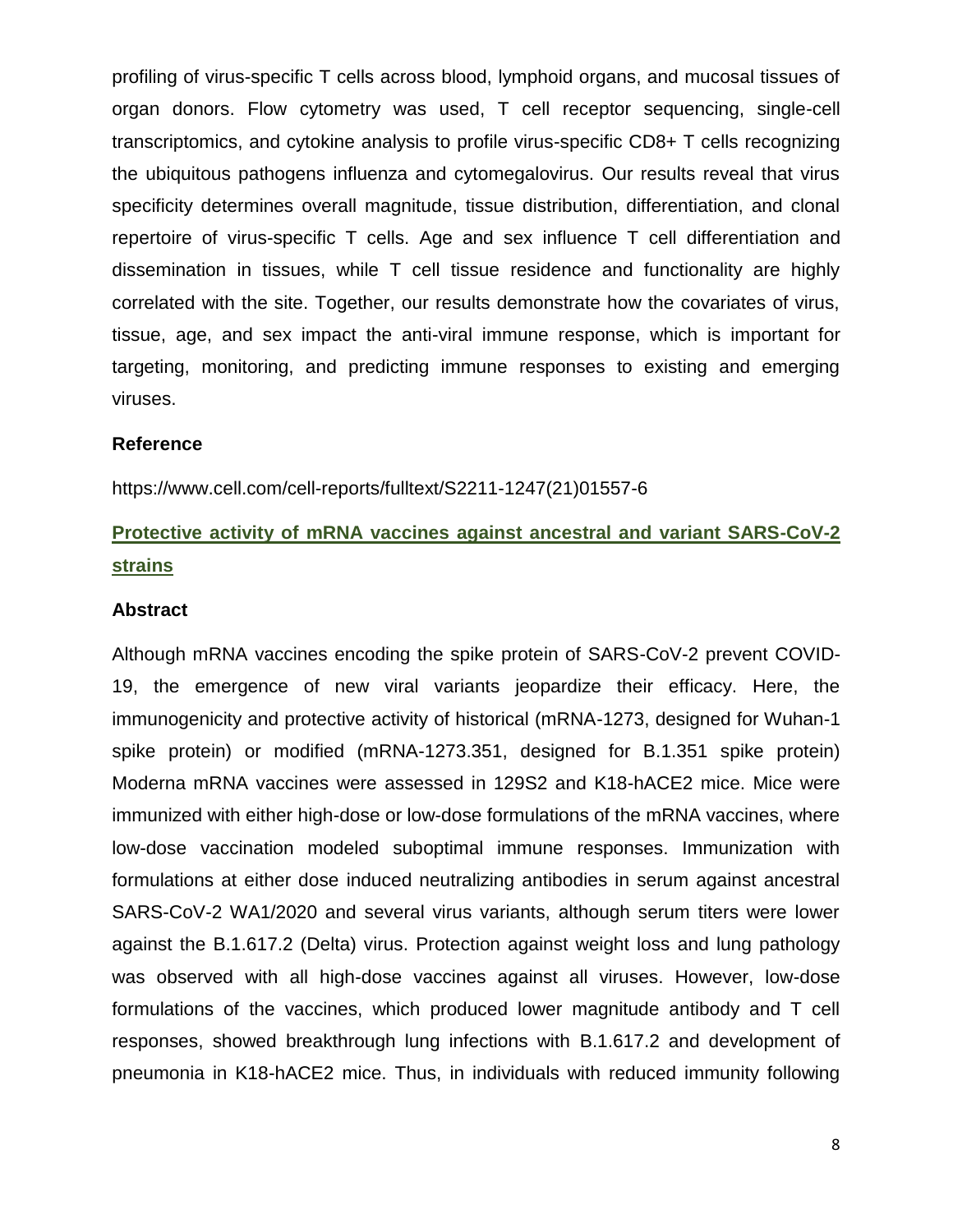mRNA vaccination, breakthrough infection and disease may occur with some SARS-CoV-2 variants.

### **Reference**

https://www.science.org/doi/10.1126/scitranslmed.abm3302

### **Publication Date: Nov 29, 2021**

### **Changes in notifiable infectious disease incidence in China during the COVID-19 pandemic**

### **Abstract**

Nationwide nonpharmaceutical interventions (NPIs) have been effective at mitigating the spread of the novel coronavirus disease (COVID-19), but their broad impact on other diseases remains under-investigated. Here an ecological analysis was reported comparing the incidence of 31 major notifiable infectious diseases in China in 2020 to the average level during 2014-2019, controlling for temporal phases defined by NPI intensity levels. Respiratory diseases and gastrointestinal or enteroviral diseases declined more than sexually transmitted or bloodborne diseases and vector-borne or zoonotic diseases. Early pandemic phases with more stringent NPIs were associated with greater reductions in disease incidence. Non-respiratory diseases, such as hand, foot and mouth disease, rebounded substantially towards the end of the year 2020 as the NPIs were relaxed. Statistical modeling analyses confirm that strong NPIs were associated with a broad mitigation effect on communicable diseases, but resurgence of non-respiratory diseases should be expected when the NPIs, especially restrictions of human movement and gathering, become less stringent.

### **Reference**

https://www.nature.com/articles/s41467-021-27292-7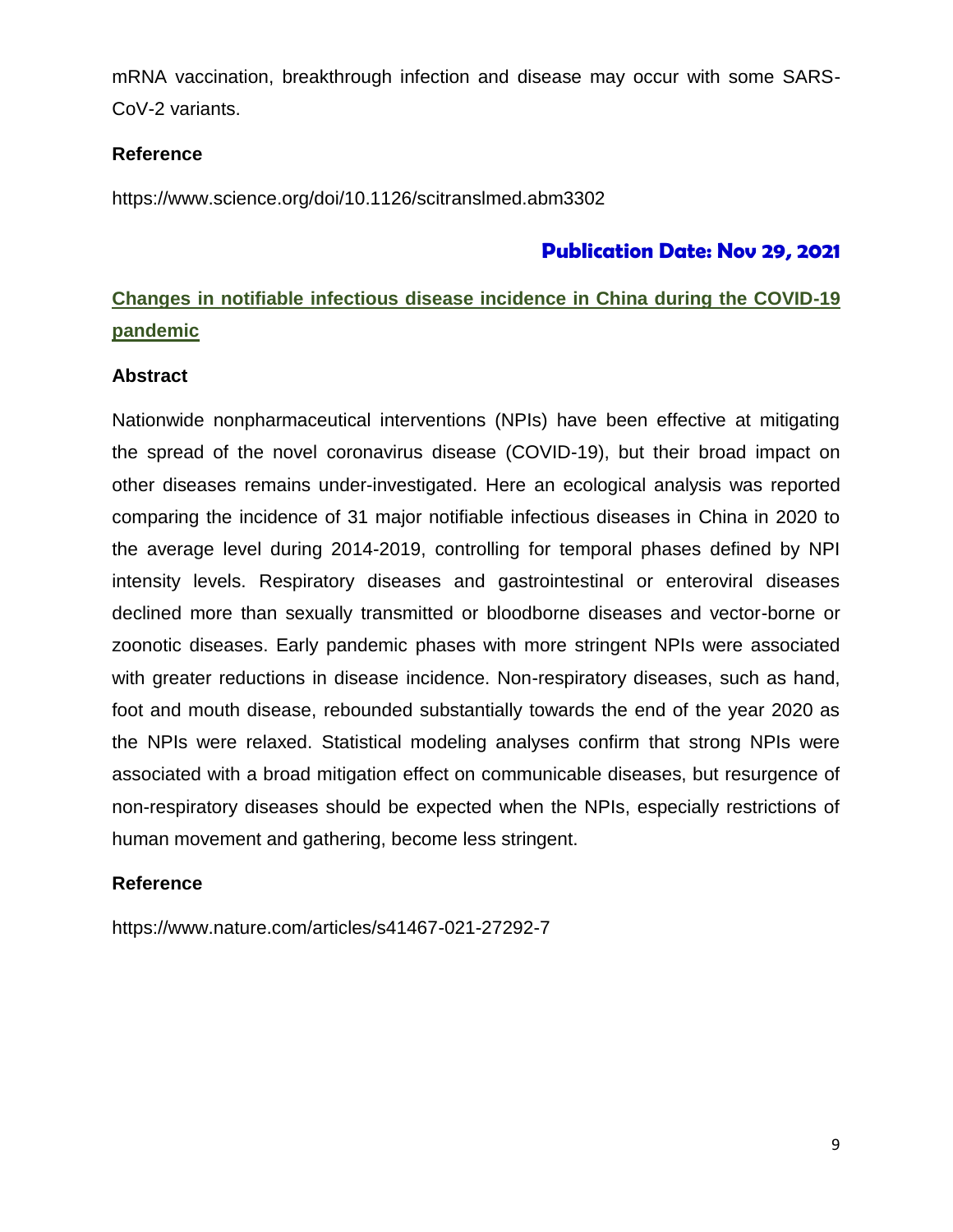**Mucosal vaccination induces protection against SARS-CoV-2 in the absence of detectable neutralizing antibodies**

### **Abstract**

A candidate multigenic SARS-CoV-2 vaccine based on an MVA vector expressing both viral N and S proteins (MVA-S + N) was immunogenic, and induced T-cell responses and binding antibodies to both antigens but in the absence of detectable neutralizing antibodies. Intranasal immunization with the vaccine diminished viral loads and lung inflammation in mice after SARS-CoV-2 challenge, which correlated with the T-cell response induced by the vaccine in the lung, indicating that T-cell immunity is also likely critical for protection against SARS-CoV-2 infection in addition to neutralizing antibodies.

### **Reference**

https://www.nature.com/articles/s41541-021-00405-5

### **A 3D structural SARS-CoV-2–human interactome to explore genetic and drug perturbations**

### **Abstract**

Emergence of new viral agents is driven by evolution of interactions between viral proteins and host targets. For instance, increased infectivity of SARS-CoV-2 compared to SARS-CoV-1 arose in part through rapid evolution along the interface between the spike protein and its human receptor ACE2, leading to increased binding affinity. To facilitate broader exploration of how pathogen–host interactions might impact transmission and virulence in the ongoing COVID-19 pandemic, state-of-the-art interface prediction was performed followed by molecular docking to construct a threedimensional structural interactome between SARS-CoV-2 and human. We additionally carried out downstream meta-analyses to investigate enrichment of sequence divergence between SARS-CoV-1 and SARS-CoV-2 or human population variants along viral–human protein-interaction interfaces, predict changes in binding affinity by these mutations/variants and further prioritize drug repurposing candidates predicted to competitively bind human targets. This resource (http://3D-SARS2.yulab.org) was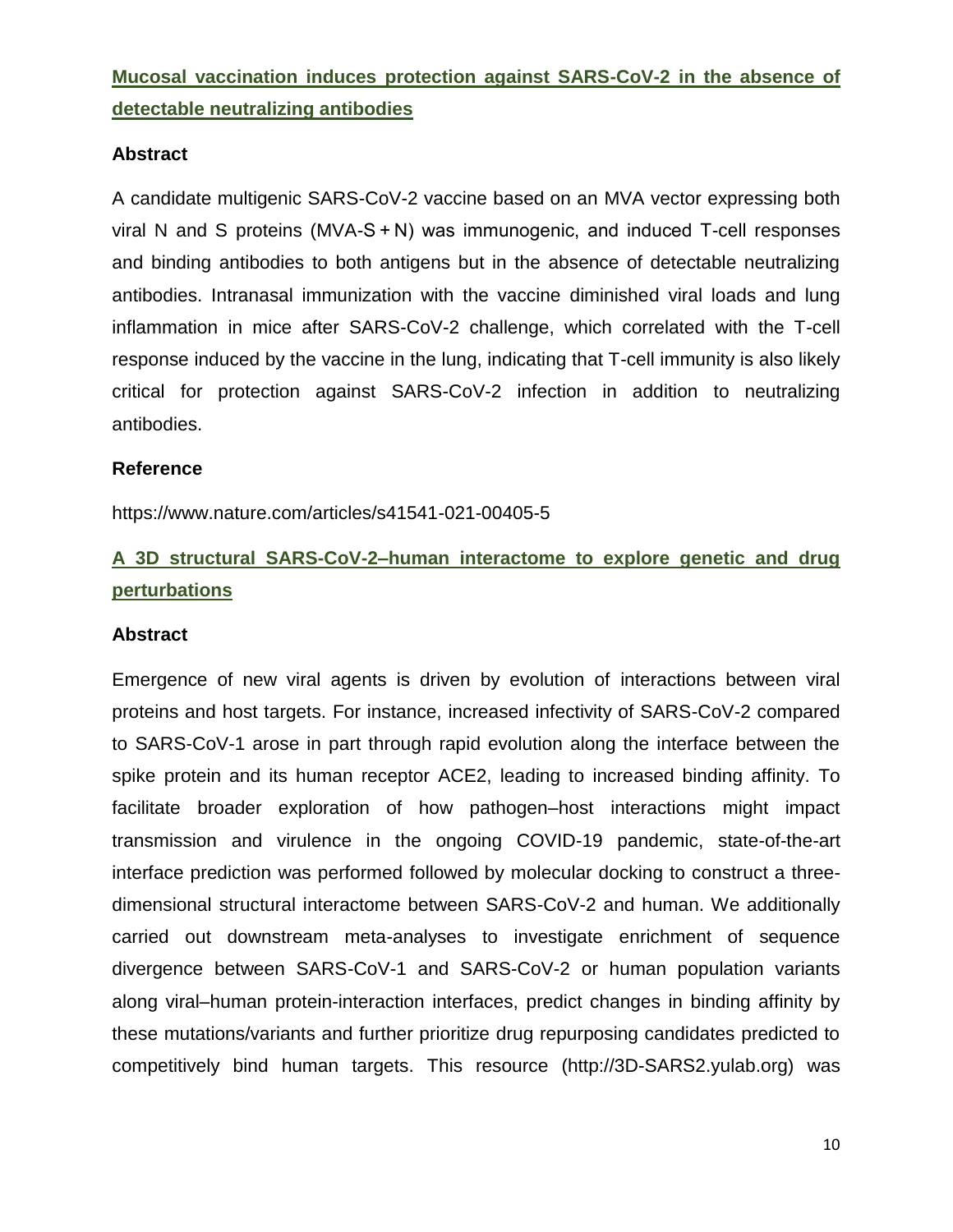believed to aid in development and testing of informed hypotheses for SARS-CoV-2 etiology and treatments.

### **Reference**

https://www.nature.com/articles/s41592-021-01318-w

# **SARS-CoV-2 ORF10 suppresses the antiviral innate immune response by degrading MAVS through mitophagy**

### **Abstract**

The global coronavirus disease 2019 (COVID-19) pandemic caused by severe acute respiratory syndrome coronavirus 2 (SARS-CoV-2) has caused severe morbidity and mortality in humans. It is urgent to understand the function of viral genes. However, the function of open reading frame 10 (ORF10), which is uniquely expressed by SARS-CoV-2, remains unclear. In this study, it was shown that overexpression of ORF10 markedly suppressed the expression of type I interferon (IFN-I) genes and IFNstimulated genes. Then, mitochondrial antiviral signaling protein (MAVS) was identified as the target via which ORF10 suppresses the IFN-I signaling pathway, and MAVS was found to be degraded through the ORF10-induced autophagy pathway. Furthermore, overexpression of ORF10 promoted the accumulation of LC3 in mitochondria and induced mitophagy. Mechanistically, ORF10 was translocated to mitochondria by interacting with the mitophagy receptor Nip3-like protein X (NIX) and induced mitophagy through its interaction with both NIX and LC3B. Moreover, knockdown of NIX expression blocked mitophagy activation, MAVS degradation, and IFN-I signaling pathway inhibition by ORF10. Consistent with our observations, in the context of SARS-CoV-2 infection, ORF10 inhibited MAVS expression and facilitated viral replication. In brief, our results reveal a novel mechanism by which SARS-CoV-2 inhibits the innate immune response; that is, ORF10 induces mitophagy-mediated MAVS degradation by binding to NIX.

### **Reference**

https://www.nature.com/articles/s41423-021-00807-4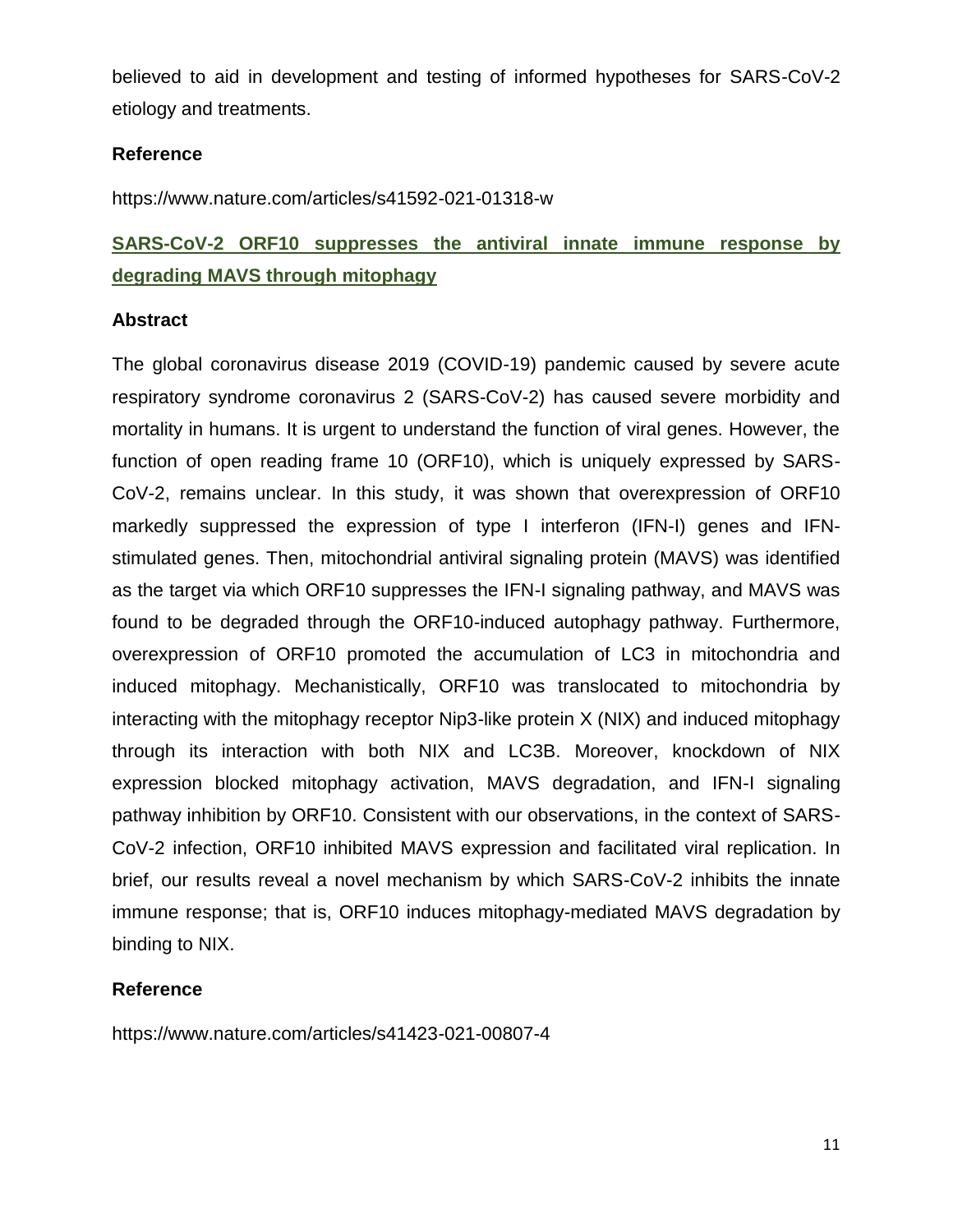### **Immune response against SARS-CoV-2 variants: The role of neutralization assays**

### **Abstract**

Since the emergence of the novel coronavirus SARS-CoV-2 in late 2019, the COVID-19 pandemic has hindered social life and global economic activity. As of July 2021, SARS-CoV-2 has caused over four million deaths. The rapid spread and high mortality of the disease demanded the international scientific community to develop effective vaccines in a matter of months. However, unease about vaccine efficacy has arisen with the spread of the SARS-CoV-2 variants of concern (VOCs). Time- and cost-efficient in vitro neutralization assays are widely used to measure neutralizing antibody responses against VOCs. However, the extent to which in vitro neutralization reflects protection from infection remains unclear. Here, common neutralization assays were described based on infectious and pseudotyped viruses and evaluate their role in testing neutralizing responses against new SARS-CoV-2 variants. Additionally, the recent findings were briefly reviewed on the immune response elicited by available vaccines against major SARS-CoV-2 variants, including Alpha, Beta, Gamma, and Delta.

### **Reference**

https://www.nature.com/articles/s41541-021-00404-6

**Optimising health and economic impacts of COVID-19 vaccine prioritisation strategies in the WHO European Region: A mathematical modelling study**

### **Abstract**

*Background*: Countries in the World Health Organization (WHO) European Region differ in terms of the COVID-19 vaccine supply conditions. The health and economic impact of different age-based vaccine prioritization strategies were evaluated across this demographically and socio-economically diverse region.

*Methods*: Age-specific compartmental models were fitted to the reported daily COVID-19 mortality in 2020 to inform the immunity level before vaccine roll-out. Models capture country-specific differences in population structures, contact patterns, epidemic history, life expectancy, and GDP per capita.

Four strategies were examined that prioritise: all adults (V+), younger (20-59 year-olds) followed by older adults (60+) (V20), older followed by younger adults (V60), and the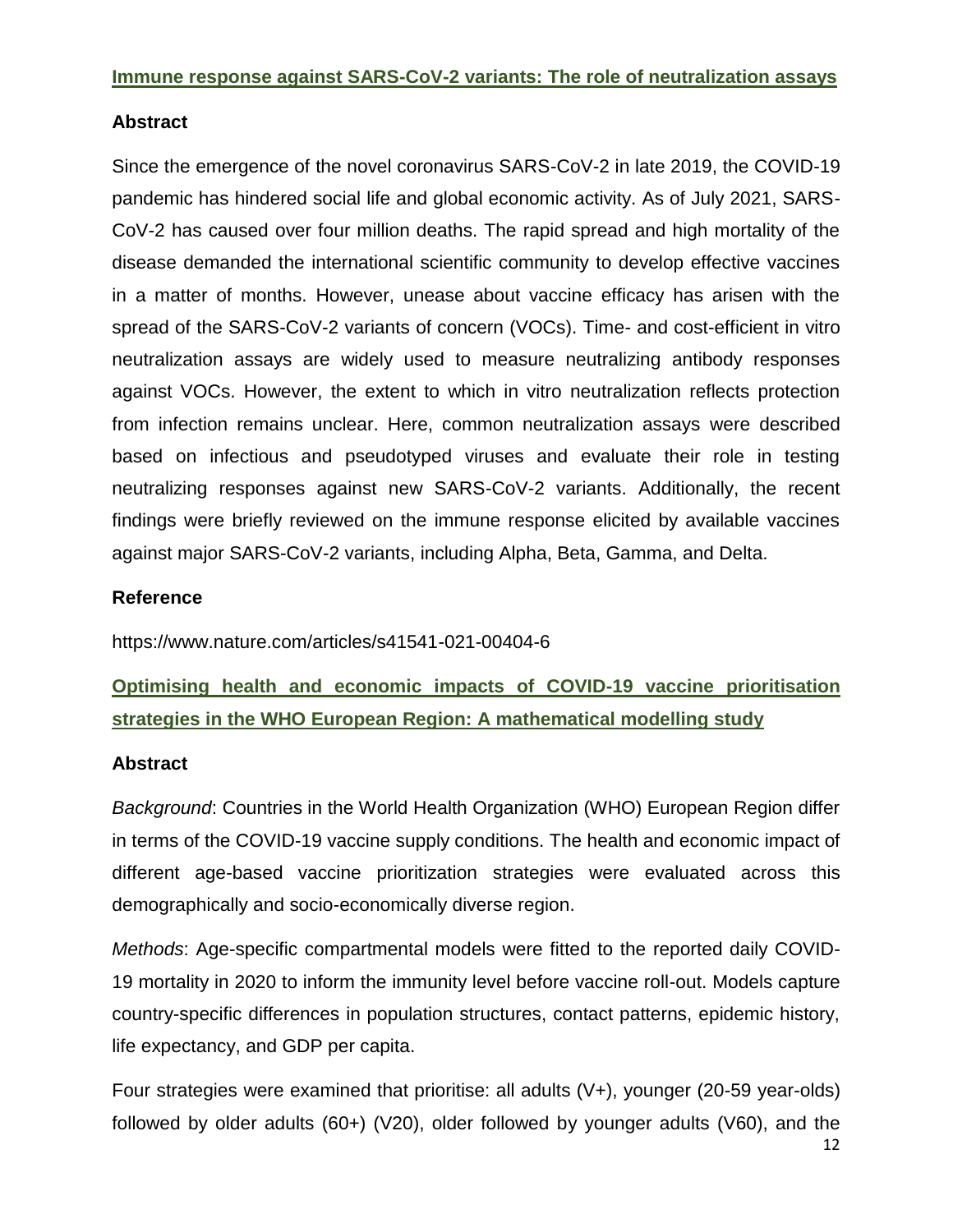oldest adults (75+) (V75) followed by incrementally younger age groups. We explored four roll-out scenarios (R1-4) — the slowest scenario (R1) reached 30% coverage by December 2022 and the fastest (R4) 80% by December 2021. Five decision-making metrics were summarised over 2021-22: mortality, morbidity, and losses in comorbidityadjusted life expectancy, comorbidity- and quality-adjusted life years, and human capital. Six vaccine profiles were tested — the highest performing vaccine has 95% efficacy against both infection and disease, and the lowest 50% against diseases and 0% against infection.

*Findings*: Of the 20 decision-making metrics and roll-out scenario combinations, the same optimal strategy applied to all countries in only one combination; V60 was more or similarly desirable than V75 in 19 combinations. Of the 38 countries with fitted models, 11-37 countries had variable optimal strategies by decision-making metrics or roll-out scenarios. There are greater benefits in prioritising older adults when roll-out is slow and when vaccine profiles are less favourable.

*Interpretation*: The optimal age-based vaccine prioritisation strategies were sensitive to country characteristics, decision-making metrics, and roll-out speeds. A prioritisation strategy involving more age-based stages (V75) does not necessarily lead to better health and economic outcomes than targeting broad age groups (V60). Countries expecting a slow vaccine roll-out may particularly benefit from prioritising older adults.

### **Reference**

https://www.thelancet.com/journals/lanepe/article/PIIS2666-7762(21)00253-2/fulltext

**Safety and efficacy of the mRNA BNT162b2 vaccine against SARS-CoV-2 in five groups of immunocompromised patients and healthy controls in a prospective open-label clinical trial**

### **Abstract**

*Background*: Patients with immunocompromised disorders have mainly been excluded from clinical trials of vaccination against COVID-19. Thus, the aim of this prospective clinical trial was to investigate safety and efficacy of BNT162b2 mRNA vaccination in five selected groups of immunocompromised patients and healthy controls.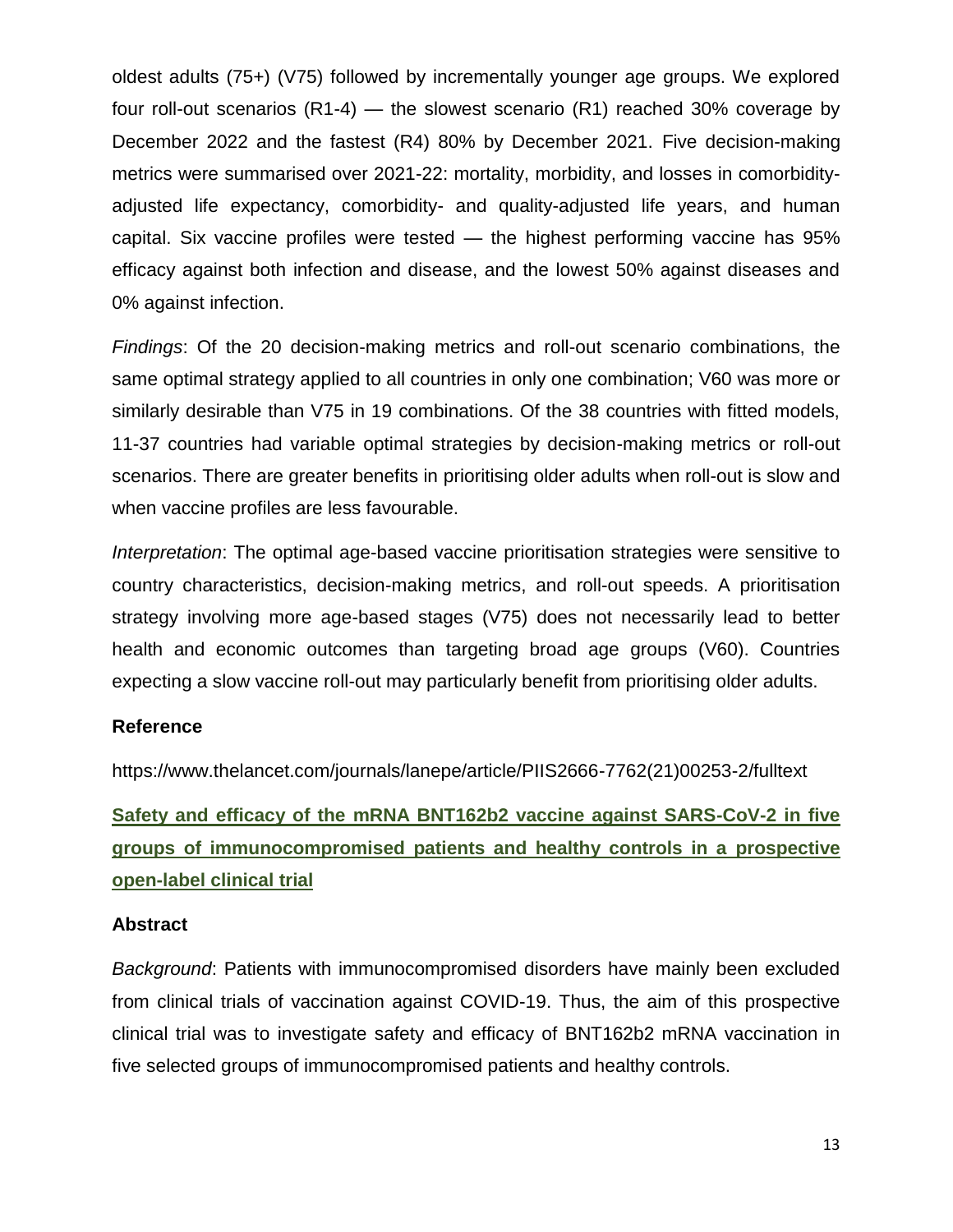*Methods*: 539 Study subjects (449 patients and 90 controls) were included. The patients had either primary (n=90), or secondary immunodeficiency disorders due to human immunodeficiency virus infection (n=90), allogeneic hematopoietic stem cell transplantation/CAR T cell therapy (n=90), solid organ transplantation (SOT) (n=89), or chronic lymphocytic leukemia (CLL) (n=90). The primary endpoint was seroconversion rate two weeks after the second dose. The secondary endpoints were safety and documented SARS-CoV-2 infection.

*Findings*: Adverse events were generally mild, but one case of fatal suspected unexpected serious adverse reaction occurred. 72.2% of the immunocompromised patients seroconverted compared to 100% of the controls (p=0.004). Lowest seroconversion rates were found in the SOT (43.4%) and CLL (63.3%) patient groups with observed negative impact of treatment with mycophenolate mofetil and ibrutinib, respectively.

*Interpretation*: The results showed that the mRNA BNT162b2 vaccine was safe in immunocompromised patients. Rate of seroconversion was substantially lower than in healthy controls, with a wide range of rates and antibody titres among predefined patient groups and subgroups. This clinical trial highlights the need for additional vaccine doses in certain immunocompromised patient groups to improve immunity.

### **Reference**

https://www.thelancet.com/journals/ebiom/article/PIIS2352-3964(21)00499-0/fulltext

**Relative ratios of human seasonal coronavirus antibodies predict the efficiency of cross-neutralization of SARS-CoV-2 spike binding to ACE2**

### **Abstract**

*Background*: Antibodies raised against human seasonal coronaviruses (sCoVs), which are responsible for the common cold, are known to cross-react with SARS-CoV-2 antigens. This prompts questions about their protective role against SARS-CoV-2 infections and COVID-19 severity. However, the relationship between sCoVs exposure and SARS-CoV-2 correlates of protection are not clearly identified.

*Methods*: A cross-sectional analysis of cross-reactivity and cross-neutralization to SARS-CoV-2 antigens (S-RBD, S-trimer, N) was performed using pre-pandemic sera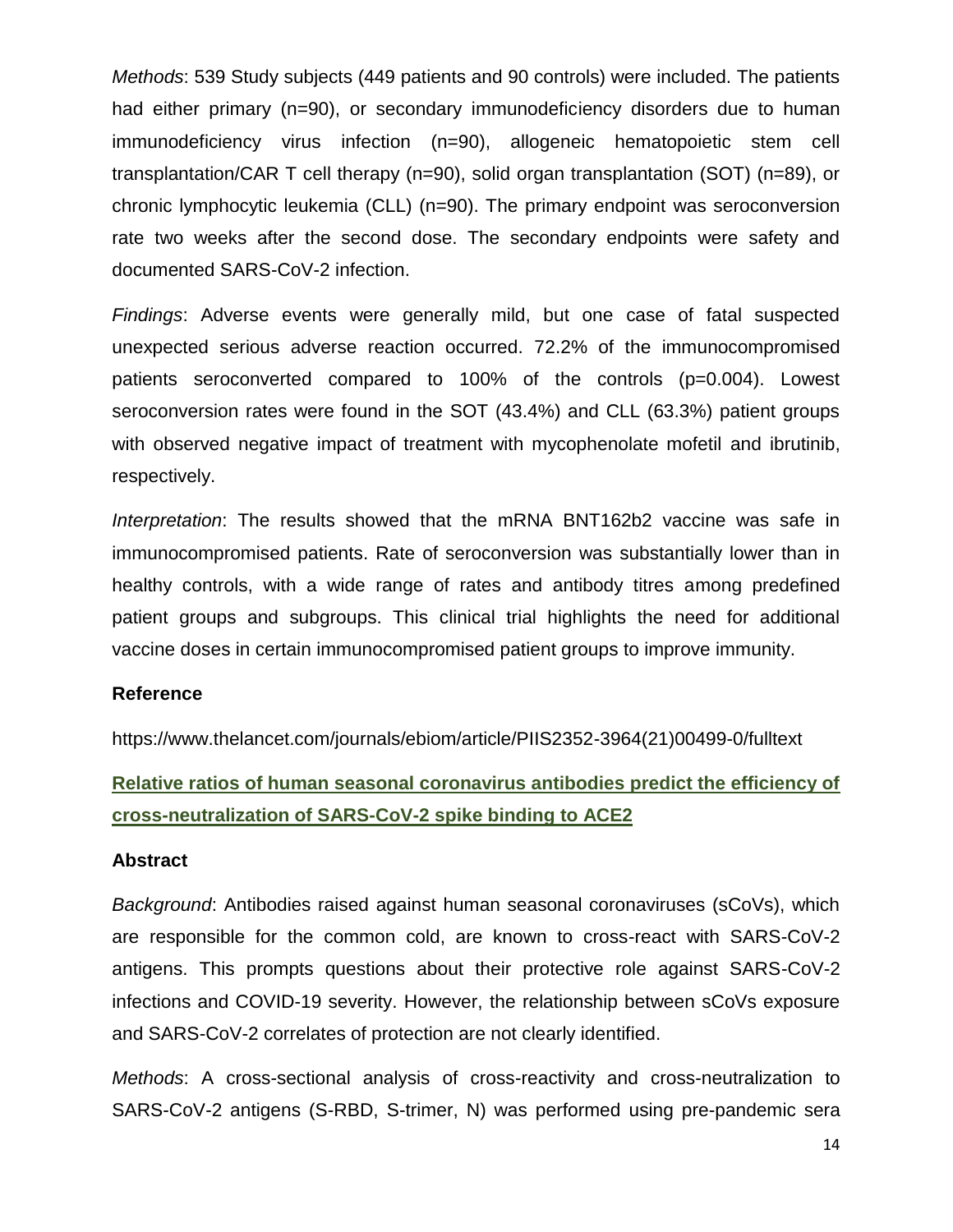from four different groups: pediatrics and adolescents, individuals 21 to 70 years of age, older than 70 years of age, and individuals living with HCV or HIV. Data was then further analysed using machine learning to identify predictive patterns of neutralization based on sCoVs serology.

*Findings*: Antibody cross-reactivity to SARS-CoV-2 antigens varied between 1.6% and 15.3% depending on the cohort and the isotype-antigen pair analyzed. A range of neutralizing activity (0-45%) was shown with median inhibition ranging from 17.6 % to 23.3 % in serum that interferes with SARS-CoV-2 spike attachment to ACE2 independently of age group. While the abundance of sCoV antibodies did not directly correlate with neutralization, we show that neutralizing activity is rather dependent on relative ratios of IgGs in sera directed to all four sCoV spike proteins. More specifically, we identified antibodies to NL63 and OC43 as being the most important predictors of neutralization.

*Interpretation*: The data support the concept that exposure to sCoVs triggers antibody responses that influence the efficiency of SARS-CoV-2 spike binding to ACE2, which may potentially impact COVID-19 disease severity through other latent variables.

### **Reference**

https://www.thelancet.com/journals/ebiom/article/PIIS2352-3964(21)00494-1/fulltext

### **Publication Date: Nov 28, 2021**

# **Effectiveness of BNT162b2 mRNA COVID-19 vaccine against SARS-CoV-2 variant Beta (B.1.351) among persons identified through contact tracing in Israel: A prospective cohort study**

### **Abstract**

*Background*: SARS-CoV-2 variant Beta (B.1.351) was designated as a Variant of Concern (VoC) after becoming the dominant strain in South Africa and spreading internationally. BNT162b2 showed lower levels of neutralizing antibodies against Beta than against other strains raising concerns about effectiveness of vaccines against infections caused by Beta. BNT162b2 vaccine effectiveness (VE) was estimated against Beta infections in Israel, a country with high vaccine uptake.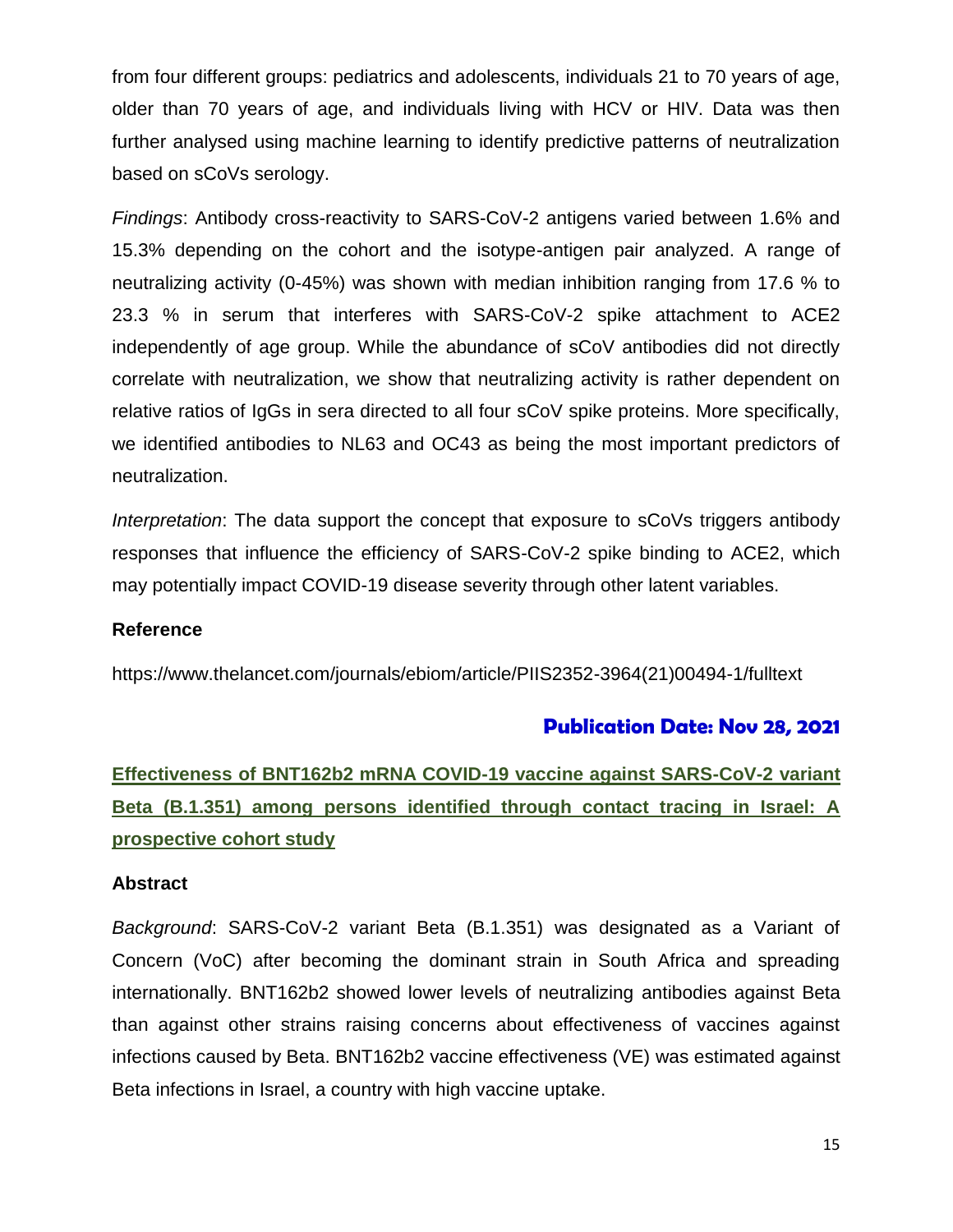*Methods*: The Ministry of Health (MoH) identified Beta cases through mandatory reporting of SARS-CoV-2 cases and whole genome sequencing (WGS) of specimens from vaccination-breakthrough infections, reinfections, arriving international travelers, and a selection of other infected persons. A cohort analysis was conducted of exposure events of contacts of primary Beta cases. WGS was conducted on available PCRpositive specimens collected from contacts. VE estimates with 95% confidence intervals (CIs) against confirmed and probable Beta infections were determined by comparing infection risk between unvaccinated and fully-vaccinated (≥7 days after the second dose) contacts, and between unvaccinated and partially-vaccinated (<7 days after the second dose) contacts.

*Findings*: MoH identified 310 Beta cases through Jun 27, 2021. During the study period (Dec 11, 2020 – Mar 25, 2021), 164 non-institutionalized primary Beta cases, with 552 contacts aged ≥16 years, were identified. 343/552 (62%) contacts were interviewed and tested. 71/343 (21%) contacts were PCR-positive. WGS was performed on 7/71 (10%) PCR-positive specimens; all were Beta. Among SARS-CoV-2-infected contacts, 48/71 (68%) were symptomatic, 10/71 (14%) hospitalized, and 2/71 (3%) died. Fullyvaccinated VE against confirmed or probable Beta infections was 72% (95% CI -5 – 97%; p=0·04) and against symptomatic confirmed or probable Beta infections was 100% (95% CI 19 – 100%; p=0·01). There was no evidence of protection in partiallyvaccinated contacts.

*Interpretation*: In a prospective observational study, two doses of BNT162b2 were effective against confirmed and probable Beta infections. Through the end of June 2021, introductions of Beta did not interrupt control of the pandemic in Israel.

### **Reference**

https://www.thelancet.com/journals/eclinm/article/PIIS2589-5370(21)00471-5/fulltext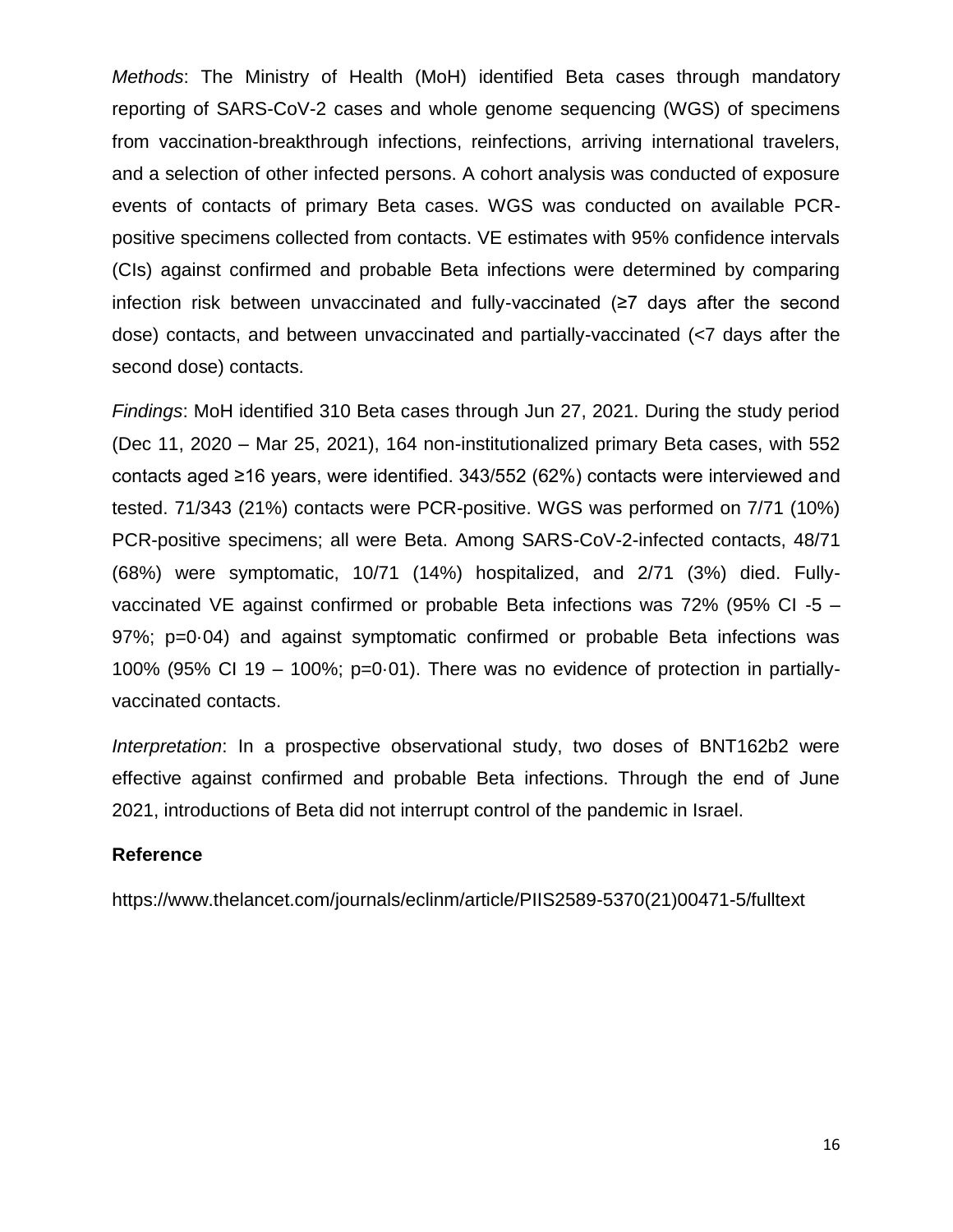# **Host parameters and mode of infection influence outcome in SARS-CoV-2 infected hamsters**

### **Abstract**

The golden hamster model of SARS-CoV-2 infection recapitulates key characteristics of COVID-19. In this work we examined the influence of the route of exposure, sex, and age on SARS-CoV-2 pathogenesis in hamsters. It was reported that delivery of SARS-CoV-2 by a low versus high volume intranasal or intragastric route results in comparable viral titers in the lung and viral shedding. However, low-volume intranasal exposure results in milder weight loss while intragastric exposure leads to a diminished capacity to regain body weight. Male hamsters, and particularly older male hamsters, display an impaired capacity to recover from illness and delayed viral clearance. These factors were found to influence the nature of the host inflammatory cytokine response, but had a minimal effect on the quality and durability of the humoral immune response and susceptibility to re-infection. These data further elucidate key factors that impact preclinical challenge studies carried out in the hamster model of COVID-19.

### **Reference**

https://www.cell.com/iscience/fulltext/S2589-0042(21)01501-7

### **Publication Date: Nov 26, 2021**

# **Structural, energetic and lipophilic analysis of SARS-CoV-2 non-structural protein 9 (NSP9)**

### **Abstract**

In SARS-CoV-2 replication complex, the Non-structural protein 9 (Nsp9) is an important RNA binding subunit in the RNA-synthesizing machinery. The dimeric forms of coronavirus Nsp9 increase their nucleic acid binding affinity and the *N*-finger motif appears to play a critical role in dimerization. Here, a structural, lipophilic and energetic study was presented about the Nsp9 dimer of SARS-CoV-2 through computational methods that complement hydrophobicity scales of amino acids with molecular dynamics simulations. Additionally, a virtual *N*-finger mutation was presented to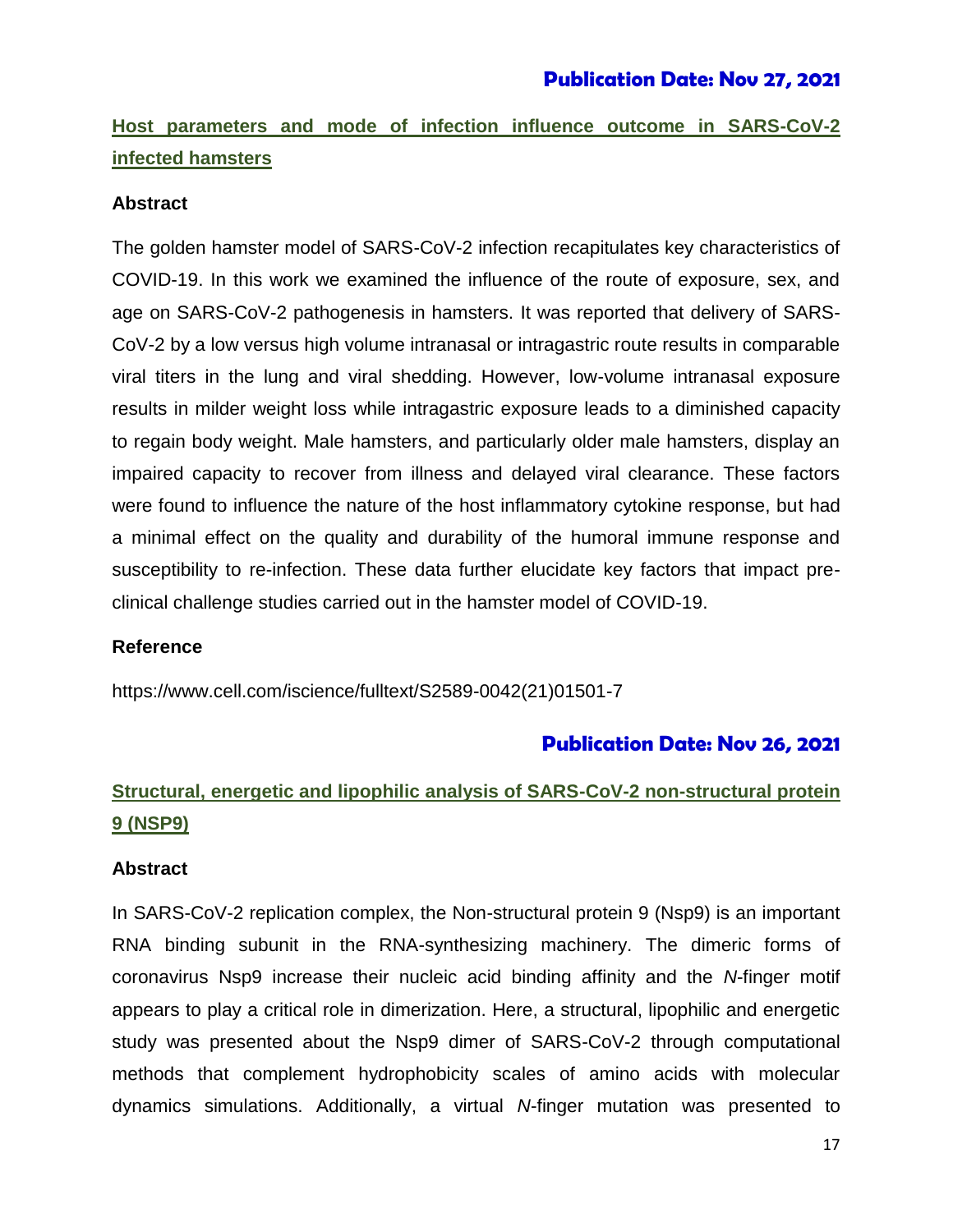investigate whether this motif contributes to dimer stability. The results reveal for the native dimer that the *N*-finger contributes favorably through hydrogen bond interactions and two amino acids bellowing to the hydrophobic region, Leu45 and Leu106, are crucial in the formation of the cavity for potential drug binding. On the other hand, Gly100 and Gly104, are responsible for stabilizing the  $\alpha$ -helices and making the dimer interface remain stable in both, native and mutant (without *N-*finger motif) systems. Besides, clustering results for the native dimer showed accessible cavities to drugs. In addition, the energetic and lipophilic analysis reveal that the higher binding energy in the native dimer can be deduced since it is more lipophilic than the mutant one, increasing non-polar interactions, which is in line with the result of MM-GBSA and SIE approaches where the van der Waals energy term has the greatest weight in the stability of the native dimer. Overall, a detailed study was provided on the Nsp9 dimer of SARS-CoV-2 that may aid in the development of new strategies for the treatment and prevention of COVID-19.

#### **Reference**

https://www.nature.com/articles/s41598-021-02366-0

### **Prevention of SARS-CoV-2 transmission during a large, live, indoor gathering (SPRING): A non-inferiority, randomised, controlled trial**

#### **Abstract**

*Background*: Mass indoor gatherings were banned in early 2020 to prevent the spread of SARS-CoV-2. It was aimed to assess, under controlled conditions, whether infection rates among attendees at a large, indoor gathering event would be similar to those in non-attendees, given implementation of a comprehensive prevention strategy including antigen-screening within 3 days, medical mask wearing, and optimised ventilation.

*Methods*: The non-inferiority, prospective, open-label, randomised, controlled SPRING trial was done on attendees at a live indoor concert held in the Accor Arena on May 29, 2021 in Paris, France. Participants, aged 18–45 years, recruited via a dedicated website, had no comorbidities, COVID-19 symptoms, or recent case contact, and had had a negative rapid antigen diagnostic test within 3 days before the concert. Participants were randomly allocated in a 2:1 ratio to the experimental group (attendees) or to the control group (non-attendees). The allocation sequence was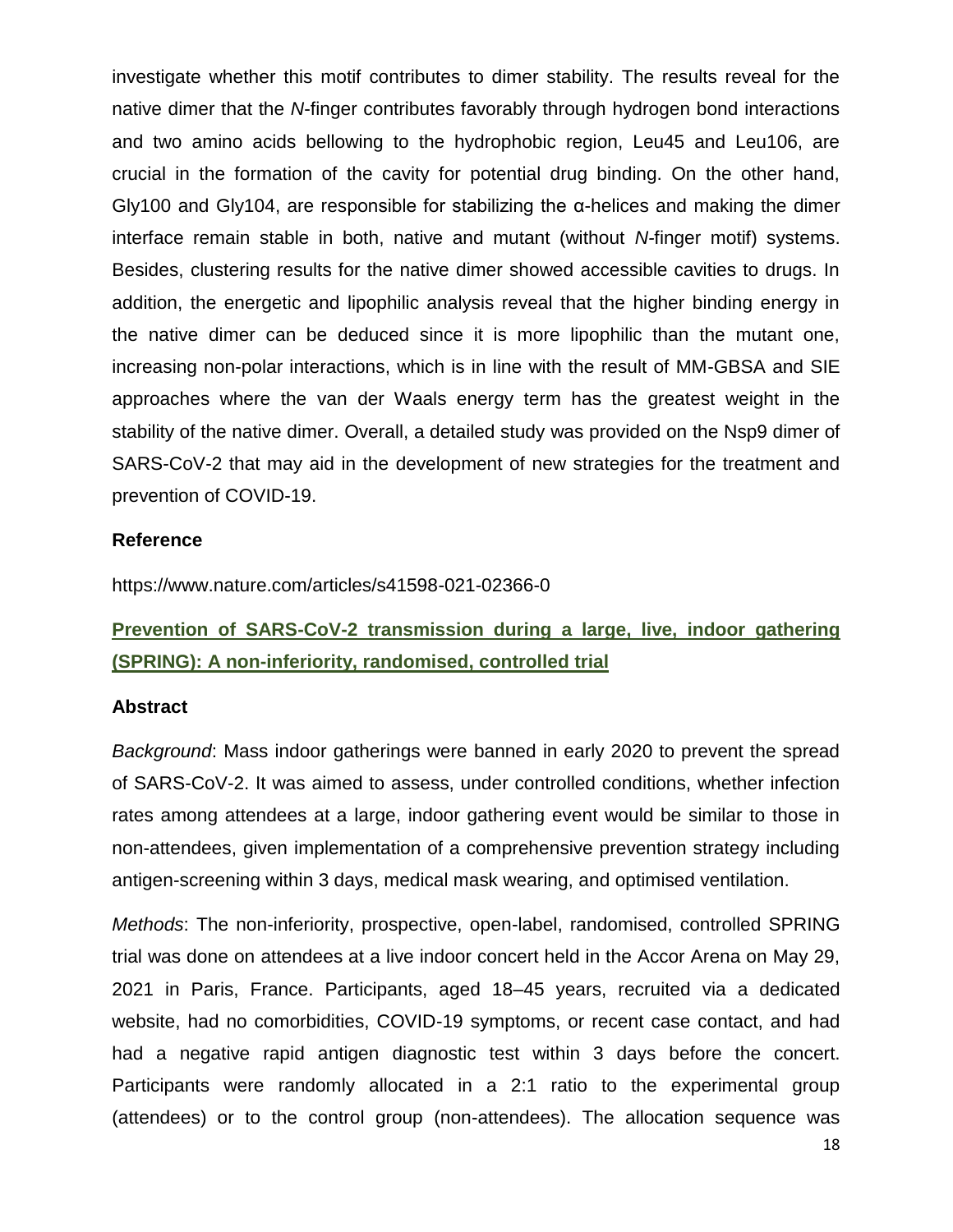computer-generated by means of permuted blocks of sizes three, six, or nine, with no stratification. The primary outcome measure was the number of patients who were SARS-CoV-2-positive by RT-PCR test on self-collected saliva 7 days post-gathering in the per-protocol population (non-inferiority margin <0·35%). This trial is registered with ClinicalTrials.gov, NCT04872075.

*Findings*: Between May 11 and 25, 2021, 18 845 individuals registered on the dedicated website, and 10 953 were randomly selected for a pre-enrolment on-site visit. Among 6968 who kept the appointment and were screened, 6678 participants were randomly assigned (4451 were assigned to be attendees and 2227 to be non-attendees; median age 28 years; 59% women); 88% (3917) of attendees and 87% (1947) of non-attendees complied with follow-up requirements. The day 7 RT-PCR was positive for eight of the 3917 attendees (observed incidence, 0·20%; 95% CI 0·09–0·40) and three of the 1947 non-attendees (0·15%; 0·03–0·45; absolute difference, 95% CI −0·26% to 0·28%), findings that met the non-inferiority criterion for the primary endpoint.

*Interpretation*: Participation in a large, indoor, live gathering without physical distancing was not associated with increased SARS-CoV-2–transmission risk, provided a comprehensive preventive intervention was implemented.

### **Reference**

https://www.thelancet.com/journals/laninf/article/PIIS1473-3099(21)00673-3/fulltext

### **Next generation plasma proteome profiling of COVID-19 patients with mild to moderate symptoms**

### **Abstract**

*Background*: COVID-19 has caused millions of deaths globally, yet the cellular mechanisms underlying the various effects of the disease remain poorly understood. Recently, a new analytical platform for comprehensive analysis of plasma protein profiles using proximity extension assays combined with next generation sequencing has been developed, which allows for multiple proteins to be analyzed simultaneously without sacrifice on accuracy or sensitivity.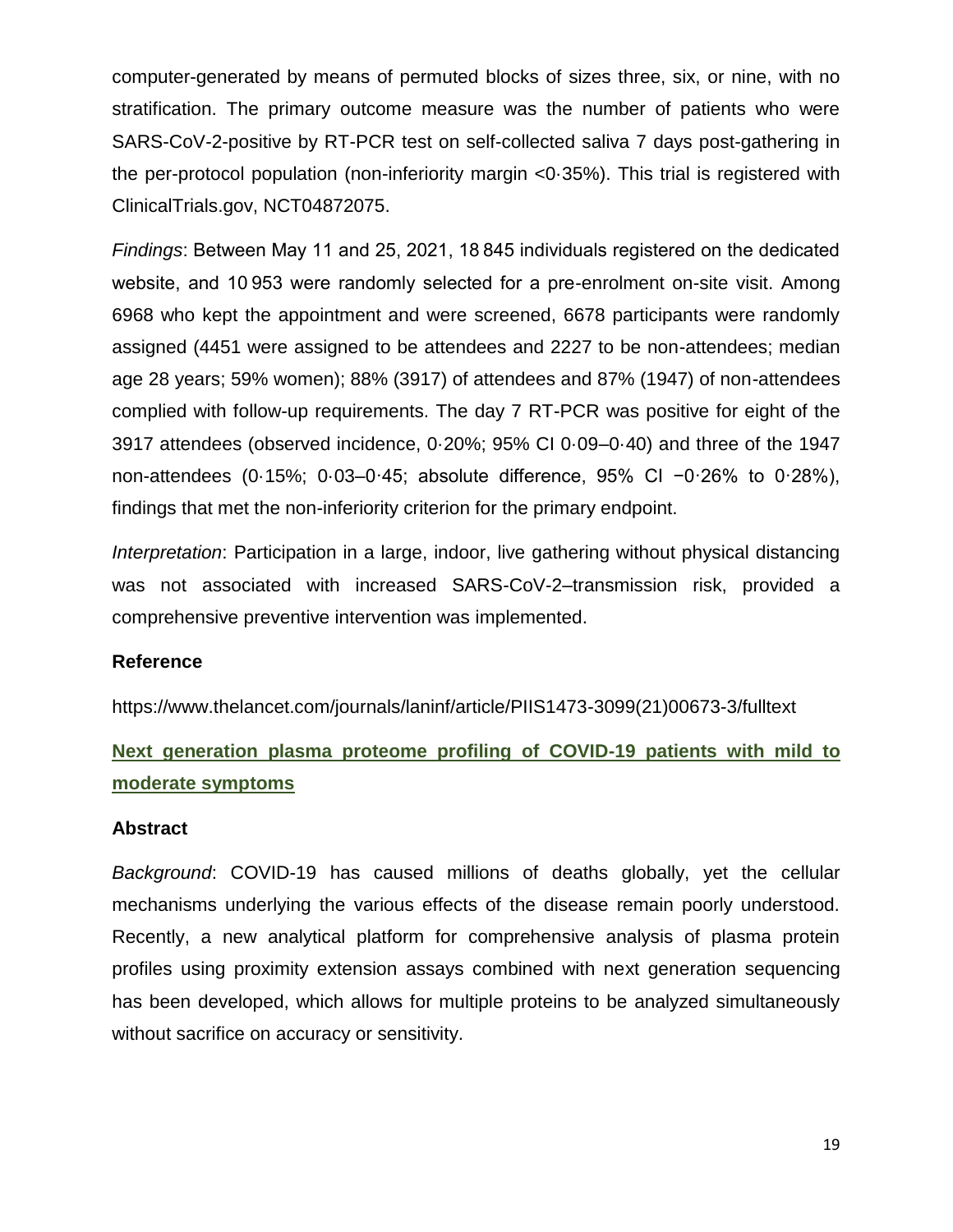*Methods*: It was analyzed the plasma protein profiles of COVID-19 patients (n = 50) with mild and moderate symptoms by comparing the protein levels in newly diagnosed patients with the protein levels in the same individuals after 14 days.

*Findings*: The study has identified more than 200 proteins that are significantly elevated during infection and many of these are related to cytokine response and other immunerelated functions. In addition, several other proteins are shown to be elevated, including SCARB2, a host cell receptor protein involved in virus entry. A comparison with the plasma protein response in patients with severe symptoms shows a highly similar pattern, but with some interesting differences.

*Interpretation*: The study presented here demonstrates the usefulness of "next generation plasma protein profiling" to identify molecular signatures of importance for disease progression and to allow monitoring of disease during recovery from the infection. The results will facilitate further studies to understand the molecular mechanism of the immune-related response of the SARS-CoV-2 virus.

### **Reference**

https://www.thelancet.com/journals/ebiom/article/PIIS2352-3964(21)00517-X/fulltext

# **SARS-CoV-2 infection triggers profibrotic macrophage responses and lung fibrosis**

### **Abstract**

COVID-19-induced 'acute respiratory distress syndrome' (ARDS) is associated with prolonged respiratory failure and high mortality, but the mechanistic basis of lung injury remains incompletely understood. Here, pulmonary immune responses and lung pathology were analyzed in two cohorts of patients with COVID-19 ARDS using functional single cell genomics, immunohistology and electron microscopy. We describe an accumulation of CD163-expressing monocyte-derived macrophages that acquired a profibrotic transcriptional phenotype during COVID-19 ARDS. Gene set enrichment and computational data integration revealed a significant similarity between COVID-19 associated macrophages and profibrotic macrophage populations identified in idiopathic pulmonary fibrosis. COVID-19 ARDS was associated with clinical, radiographic, histopathological, and ultrastructural hallmarks of pulmonary fibrosis. Exposure of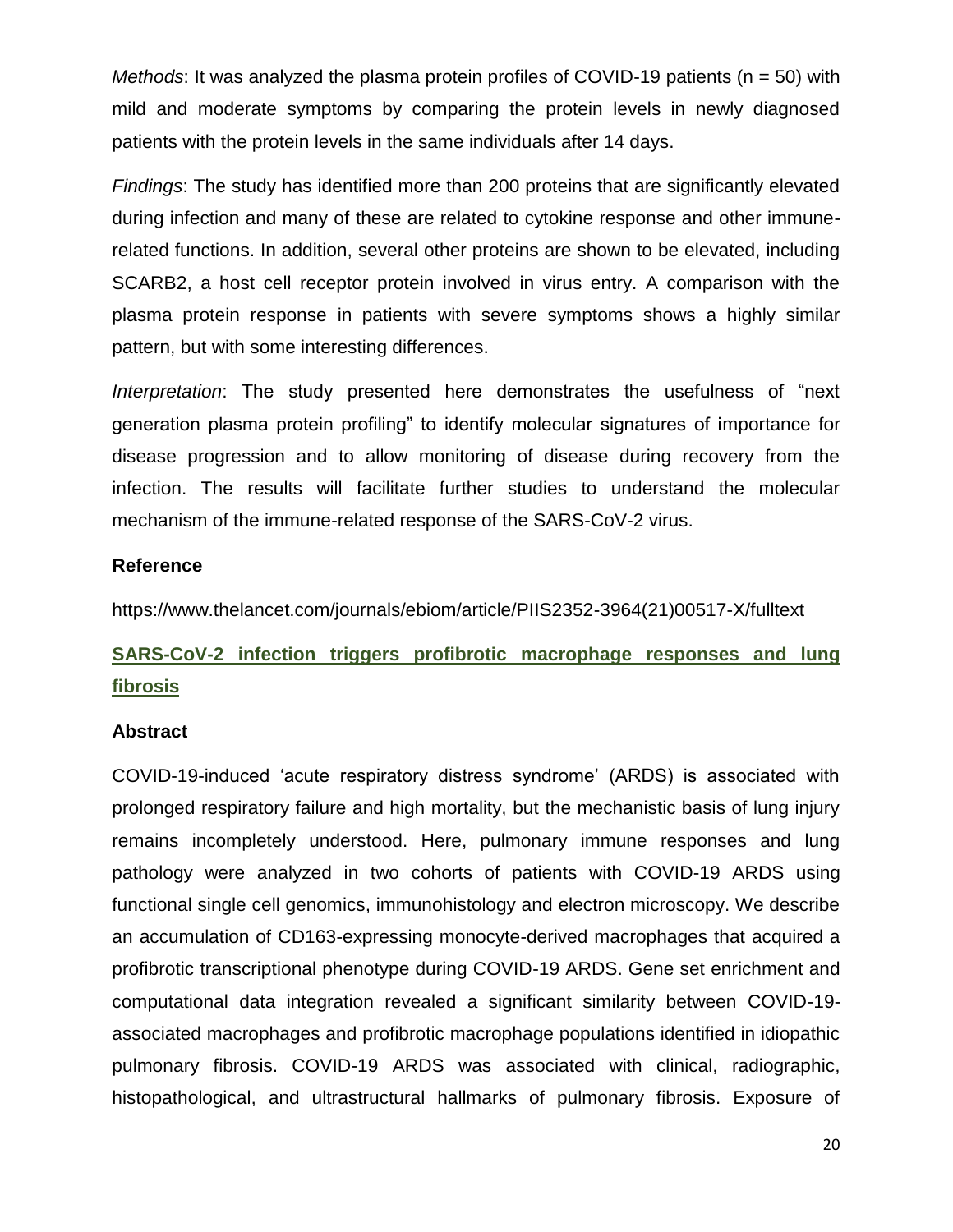human monocytes to SARS-CoV-2, but not Influenza A virus or viral RNA analogs, was sufficient to induce a similar profibrotic phenotype *in vitro*. In conclusion, it was demonstrated that SARS-CoV-2 triggers profibrotic macrophage responses and pronounced fibroproliferative ARDS.

### **Reference**

https://www.cell.com/cell/fulltext/S0092-8674(21)01383-0

# **The antibody response to SARS-CoV-2 Beta underscores the antigenic distance to other variants**

### **Abstract**

Alpha-B.1.1.7, Beta-B.1.351, Gamma-P.1 and Delta-B.1.617.2 variants of SARS-CoV-2 express multiple mutations in the spike protein (S). These may alter the antigenic structure of S, causing escape from natural or vaccine-induced immunity. Beta is particularly difficult to neutralize using serum induced by early pandemic SARS-CoV-2 strains and is most antigenically separated from Delta. To understand this, we generated 674 mAbs from Beta infected individuals and performed a detailed structurefunction analysis of the 27 most potent mAbs: one binding the spike N-terminal domain (NTD), the rest the receptor binding domain (RBD). Two of these RBD-binding mAbs recognise a neutralizing epitope conserved between SARS-CoV-1 and -2, whilst 18 target mutated residues in Beta: K417N, E484K, and N501Y. There is a major response to N501Y including a public IgVH4-39 sequence, with E484K and K417N also targeted. Recognition of these key residues underscores why serum from Beta cases poorly neutralizes early pandemic and Delta viruses.

### **Reference**

https://www.cell.com/cell-host-microbe/fulltext/S1931-3128(21)00519-9

### **SARS-CoV-2 at the human-animal interphase: A review**

### **Abstract**

Since its emergence in China in December 2019, COVID-19 remains the recent leading disease of concern drawing the public health attention globally. The disease is known of viral origin and zoonotic nature originating from animals. However, to date neither the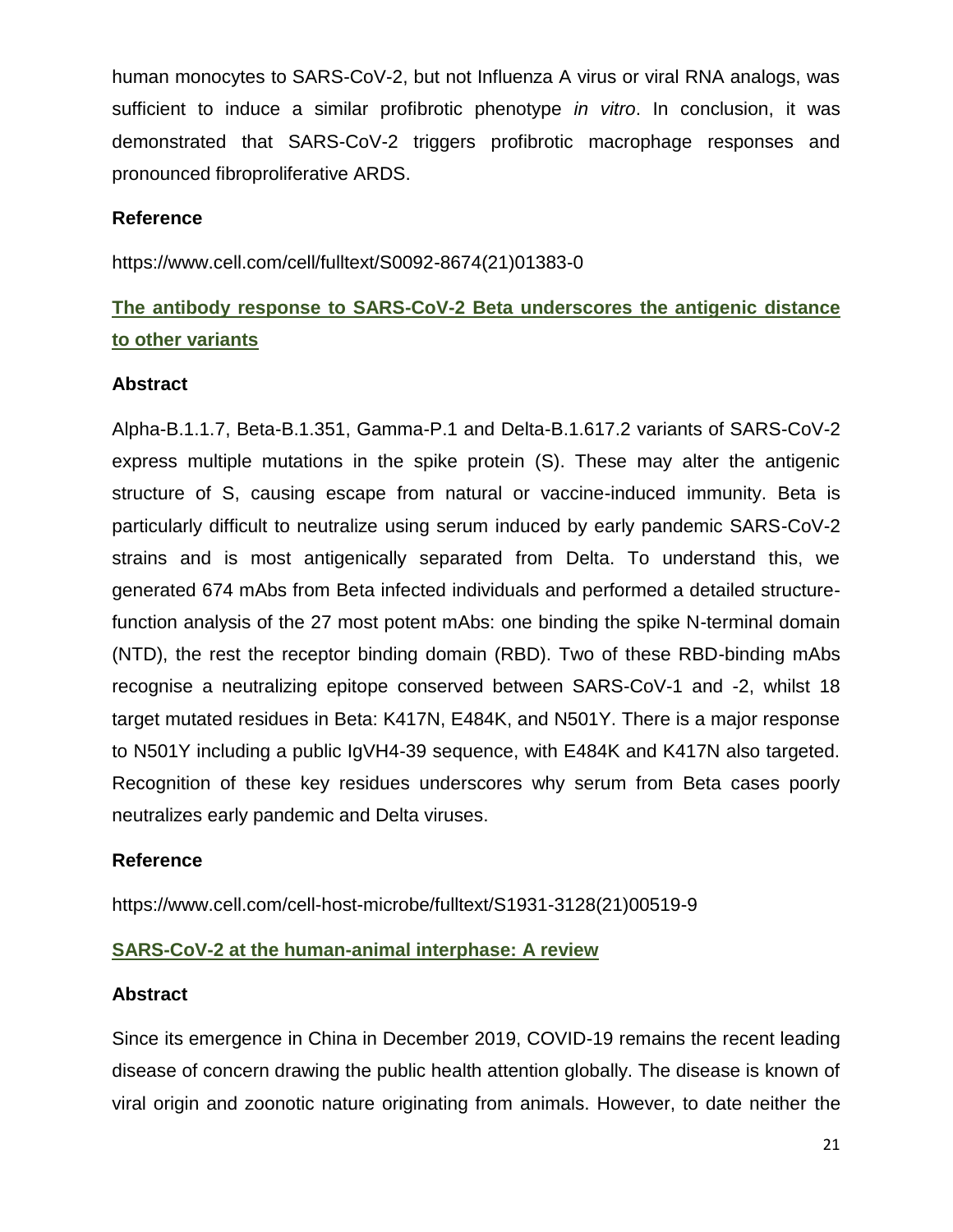source of the spillover nor the intermediate hosts are identified. Moreover, the public health situation is intermittently aggravated by identification of new animals susceptible to the SARS-CoV-2 infection, potentially replicating the virus and maintaining intra and interspecies spread of the disease. Although the role of a given animal and/or its produce is important to map the disease pattern, continuous efforts should be undertaken to further understand the epidemiology of SARS-CoV-2, a vital step to establish effective disease prevention and control strategy. This manuscript attempted to review updates regarding SARS-CoV-2 infection at the human-animal interface with consideration to postulations on the genetic relatedness and origin of the different SARS-CoV-2 variants isolated from different animal species. Also, the review addresses the possible role of different animal species and their produce in transmission of the disease. Also, the manuscript discussed the contamination potentiality of the virus and its environmental stability. Finally, we reviewed the currently instituted measures to prevent and manage the spread of SARS-CoV-2 infection. The manuscript suggested the One Health based control measures that could prove of value for the near future.

### **Reference**

https://www.cell.com/heliyon/fulltext/S2405-8440(21)02599-8

### **A Deep learning approach for predicting severity of COVID-19 patients using a parsimonious set of laboratory markers**

#### **Abstract**

The SARS-CoV-2 virus has caused tremendous healthcare burden worldwide. Our focus was to develop a practical and easy to deploy system to predict the severe manifestation of disease in COVID-19 patients with an aim to assist clinicians in triage and treatment decisions. The proposed predictive algorithm is a trained artificial intelligence-based network using 8,427 COVID-19 patient records from four healthcare systems. The model provides a severity risk score along with likelihoods of various clinical outcomes, namely ventilator use and mortality. The trained model using patient age and nine laboratory markers has the prediction accuracy with an area under the curve (AUC) of 0·78 95% CI: 0·77-0·82, and the negative predictive value NPV of 0·86 95% CI: 0·84-0·88 for the need to use a ventilator and has an accuracy with AUC of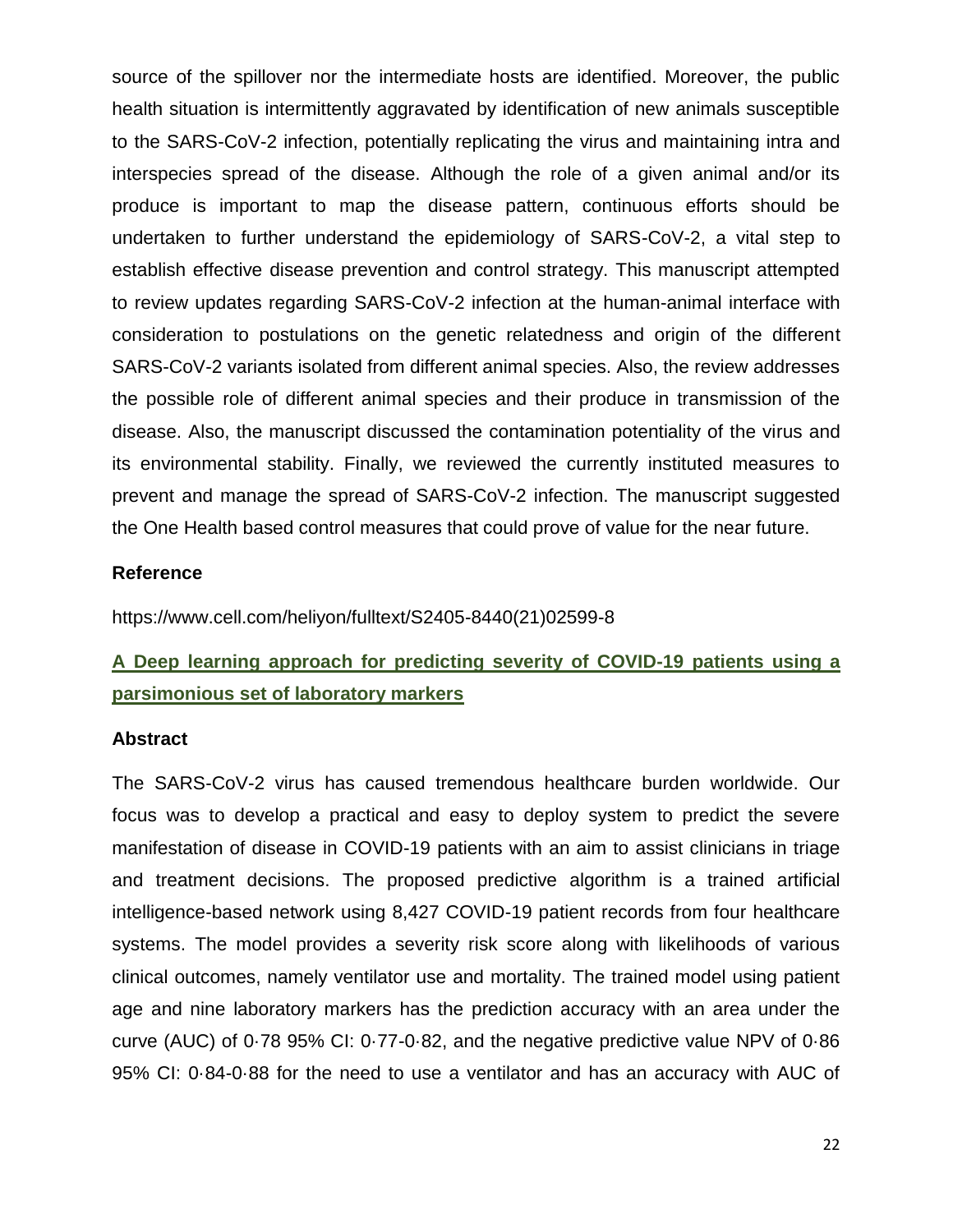0·85 95% CI: 0·84-0·86, and the NPV of 0·94 95% CI: 0·92-0·96 for predicting inhospital 30-day mortality.

### **Reference**

https://www.cell.com/iscience/fulltext/S2589-0042(21)01494-2

### **Epidemiological associations with genomic variation in SARS-CoV-2**

### **Abstract**

SARS-CoV-2 (CoV) is the etiological agent of the COVID-19 pandemic and evolves to evade both host immune systems and intervention strategies. The CoV genome was divided into 29 constituent regions and applied novel analytical approaches to identify associations between CoV genomic features and epidemiological metadata. The results show that nonstructural protein 3 (nsp3) and Spike protein (S) have the highest variation and greatest correlation with the viral whole-genome variation. S protein variation is correlated with nsp3, nsp6, and 3′-to-5′ exonuclease variation. Country of origin and time since the start of the pandemic were the most influential metadata associated with genomic variation, while host sex and age were the least influential. We define a novel statistic—coherence—and show its utility in identifying geographic regions (populations) with unusually high (many new variants) or low (isolated) viral phylogenetic diversity. Interestingly, at both global and regional scales, geographic locations with high coherence neighboring regions of low coherence were identified; this emphasizes the utility of this metric to inform public health measures for disease spread. The results provide a direction to prioritize genes associated with outcome predictors (e.g., health, therapeutic, and vaccine outcomes) and to improve DNA tests for predicting disease status.

### **Reference**

https://www.nature.com/articles/s41598-021-02548-w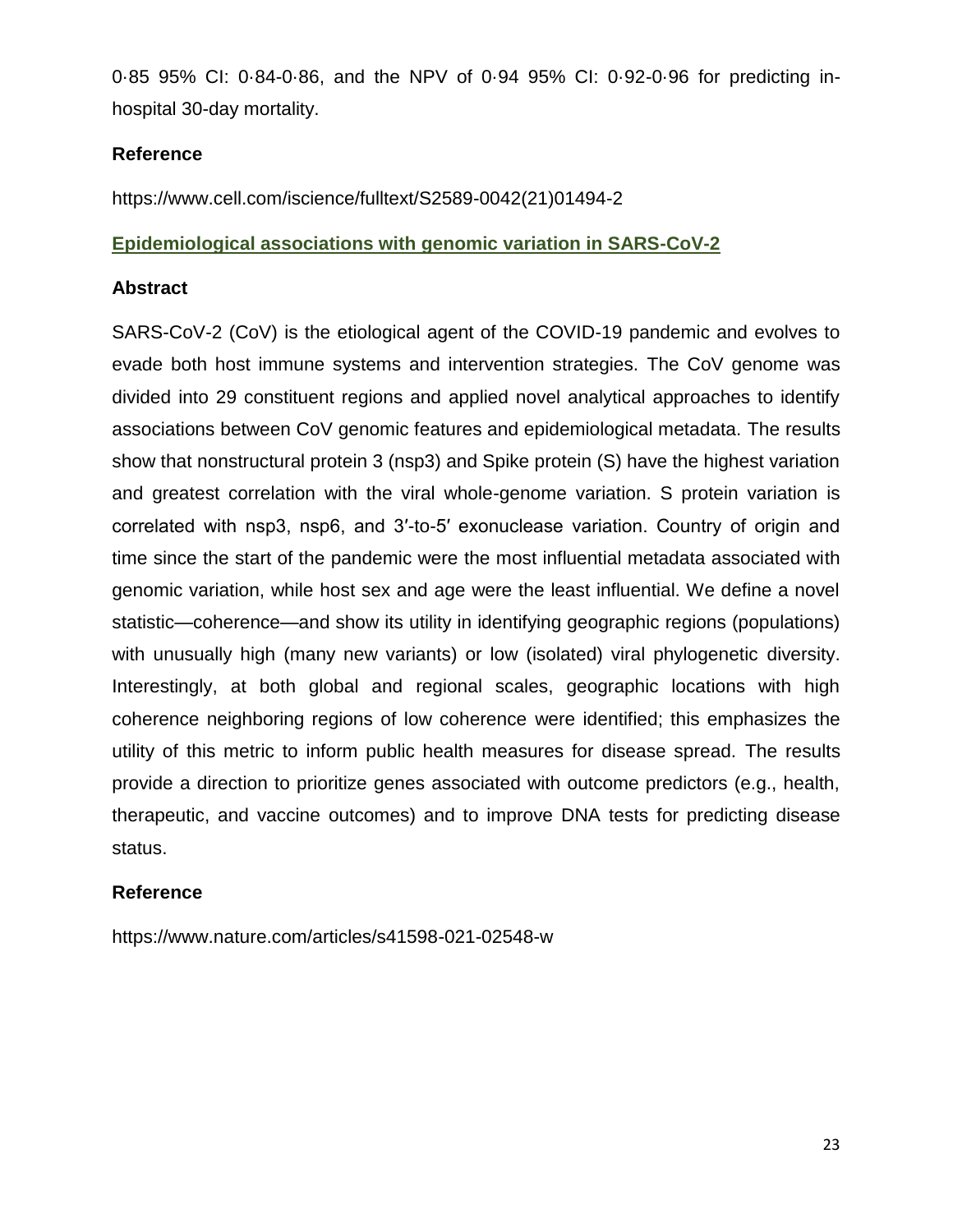**Protective mucosal immunity against SARS-CoV-2 after heterologous systemic prime-mucosal boost immunization**

### **Abstract**

Several effective SARS-CoV-2 vaccines are currently in use, but effective boosters are needed to maintain or increase immunity due to waning responses and the emergence of novel variants. Here it was reported that intranasal vaccinations with adenovirus 5 and 19a vectored vaccines following a systemic plasmid DNA or mRNA priming result in systemic and mucosal immunity in mice. In contrast to two intramuscular applications of an mRNA vaccine, intranasal boosts with adenoviral vectors induce high levels of mucosal IgA and lung-resident memory T cells (TRM); mucosal neutralization of virus variants of concern is also enhanced. The mRNA prime provokes a comprehensive T cell response consisting of circulating and lung TRM after the boost, while the plasmid DNA prime induces mostly mucosal T cells. Concomitantly, the intranasal boost strategies lead to complete protection against a SARS-CoV-2 infection in mice. The data thus suggest that mucosal booster immunizations after mRNA priming is a promising approach to establish mucosal immunity in addition to systemic responses.

### **Reference**

https://www.nature.com/articles/s41467-021-27063-4

### **A SARS-CoV-2 antigen rapid diagnostic test for resource limited settings**

### **Abstract**

Severe Acute Respiratory Syndrome Coronavirus 2 (SARS-CoV-2) is the causative agent of COVID-19 disease. RT-qPCR has been the primary method of diagnosis; however, the required infrastructure is lacking in many developing countries and the virus has remained a global challenge. More inexpensive and immediate test methods are required to facilitate local, regional, and national management strategies to re-open world economies. Here a SARS-CoV-2 antigen test was developed in an inexpensive lateral flow format to generate a chromatographic result identifying the presence of the SARS-CoV-2 antigen, and thus an active infection, within a patient anterior nares swab sample. Our 15-min test requires no equipment or laboratory infrastructure to administer with a limit of detection of 2.0 × 102 TCID50/mL and 87.5% sensitivity, 100% specificity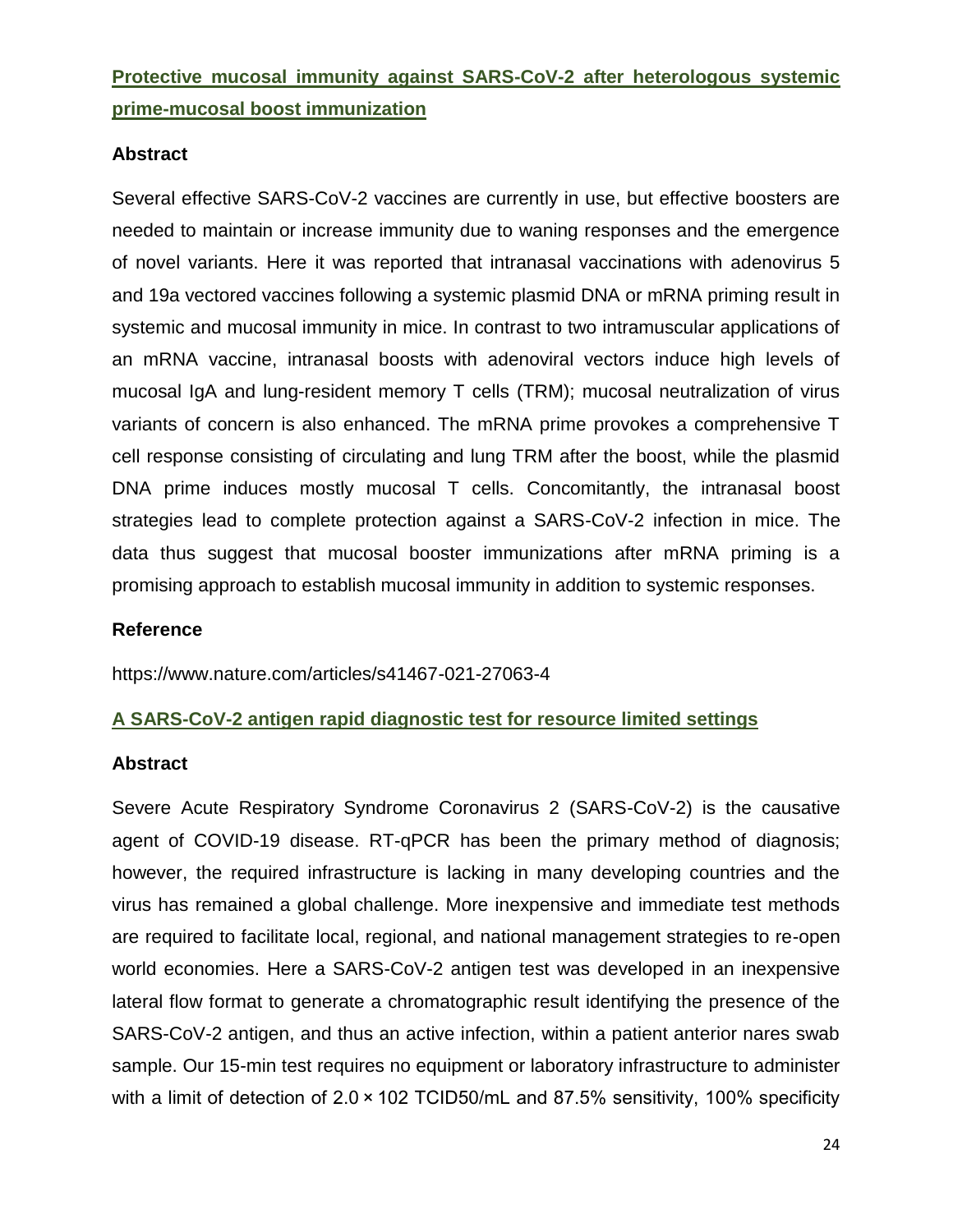when tested against 40 known positive and 40 known negative patient samples established by a validated RT-qPCR test.

### **Reference**

https://www.nature.com/articles/s41598-021-02128-y

### **Publication Date: Nov 25, 2021**

### **A new p65 isoform that bind the glucocorticoid hormone and is expressed in inflammation liver diseases and COVID-19**

#### **Abstract**

Inflammation is a physiological process whose deregulation causes some diseases including cancer. Nuclear Factor kB (NF-kB) is a family of ubiquitous and inducible transcription factors, in which the p65/p50 heterodimer is the most abundant complex, that play critical roles mainly in inflammation. Glucocorticoid Receptor (GR) is a ligandactivated transcription factor and acts as an anti-inflammatory agent and immunosuppressant. Thus, NF-kB and GR are physiological antagonists in the inflammation process. Here we show that in mice and humans there is a spliced variant of p65, named p65 iso5, which binds the corticosteroid hormone dexamethasone amplifying the effect of the glucocorticoid receptor and is expressed in the liver of patients with hepatic cirrhosis and hepatocellular carcinoma (HCC). Furthermore, the gene expression level of p65 and p65 iso5 was quantified in the PBMC of patients affected by SARS-CoV-2 disease. The results showed that in these patients the p65 and p65 iso5 mRNA levels are higher than in healthy subjects. The ability of p65 iso5 to bind dexamethasone and the regulation of the glucocorticoid (GC) response in the opposite way of the wild type improves our knowledge and understanding of the antiinflammatory response and identifies it as a new therapeutic target to control inflammation and related diseases.

### **Reference**

https://www.nature.com/articles/s41598-021-02119-z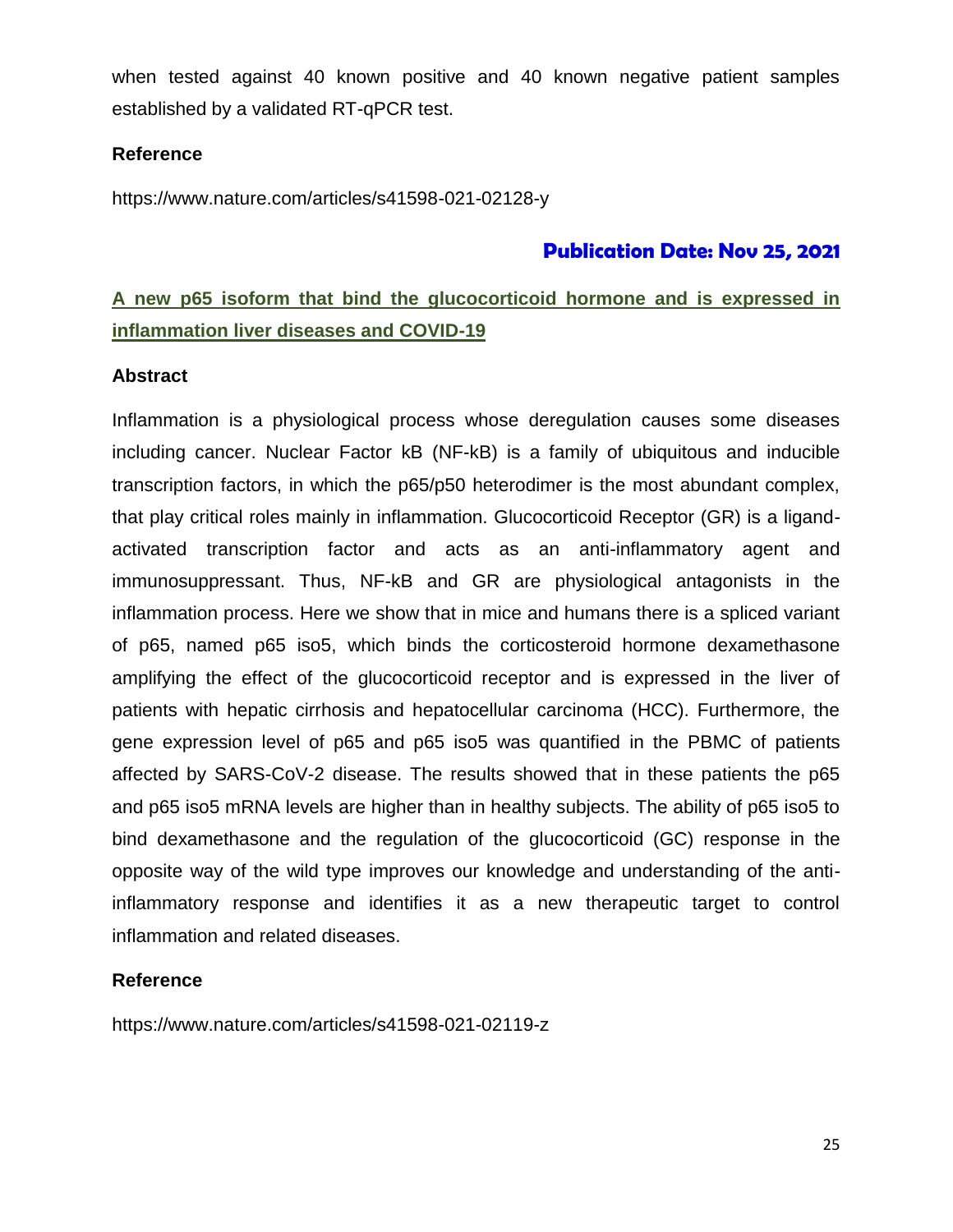### **Functional convalescent plasma antibodies and pre-infusion titers shape the early severe COVID-19 immune response**

### **Abstract**

Transfer of convalescent plasma (CP) had been proposed early during the SARS-CoV-2 pandemic as an accessible therapy, yet trial results worldwide have been mixed, potentially due to the heterogeneous nature of CP. Here deep profiling of SARS-CoV-2 specific antibody titer, Fc-receptor binding, and Fc-mediated functional assays in CP units, as well as in plasma were performed from hospitalized COVID-19 patients before and after CP administration. The profiling results show that, although all recipients exhibit expanded SARS-CoV-2-specific humoral immune responses, CP units contain more functional antibodies than recipient plasma. Meanwhile, CP functional profiles influence the evolution of recipient humoral immunity in conjuncture with the recipient's pre-existing SARS-CoV2-specific antibody titers: CP-derived SARS-CoV-2 nucleocapsid-specific antibody functions are associated with muted humoral immune evolution in patients with high titer anti-spike IgG. The data thus provide insights into the unexpected impact of CP-derived functional anti-spike and anti-nucleocapsid antibodies on the evolution of SARS-CoV-2-specific response following severe infection.

### **Reference**

https://www.nature.com/articles/s41467-021-27201-y

### **Spike residue 403 affects binding of coronavirus spikes to human ACE2**

### **Abstract**

The bat sarbecovirus RaTG13 is a close relative of SARS-CoV-2, the cause of the COVID-19 pandemic. However, this bat virus was most likely unable to directly infect humans since its Spike (S) protein does not interact efficiently with the human ACE2 receptor. Here, it was shown that a single T403R mutation increases binding of RaTG13 S to human ACE2 and allows VSV pseudoparticle infection of human lung cells and intestinal organoids. Conversely, mutation of R403T in the SARS-CoV-2 S reduces pseudoparticle infection and viral replication. The T403R RaTG13 S is neutralized by sera from individuals vaccinated against COVID-19 indicating that vaccination might protect against future zoonoses. The data suggest that a positively charged amino acid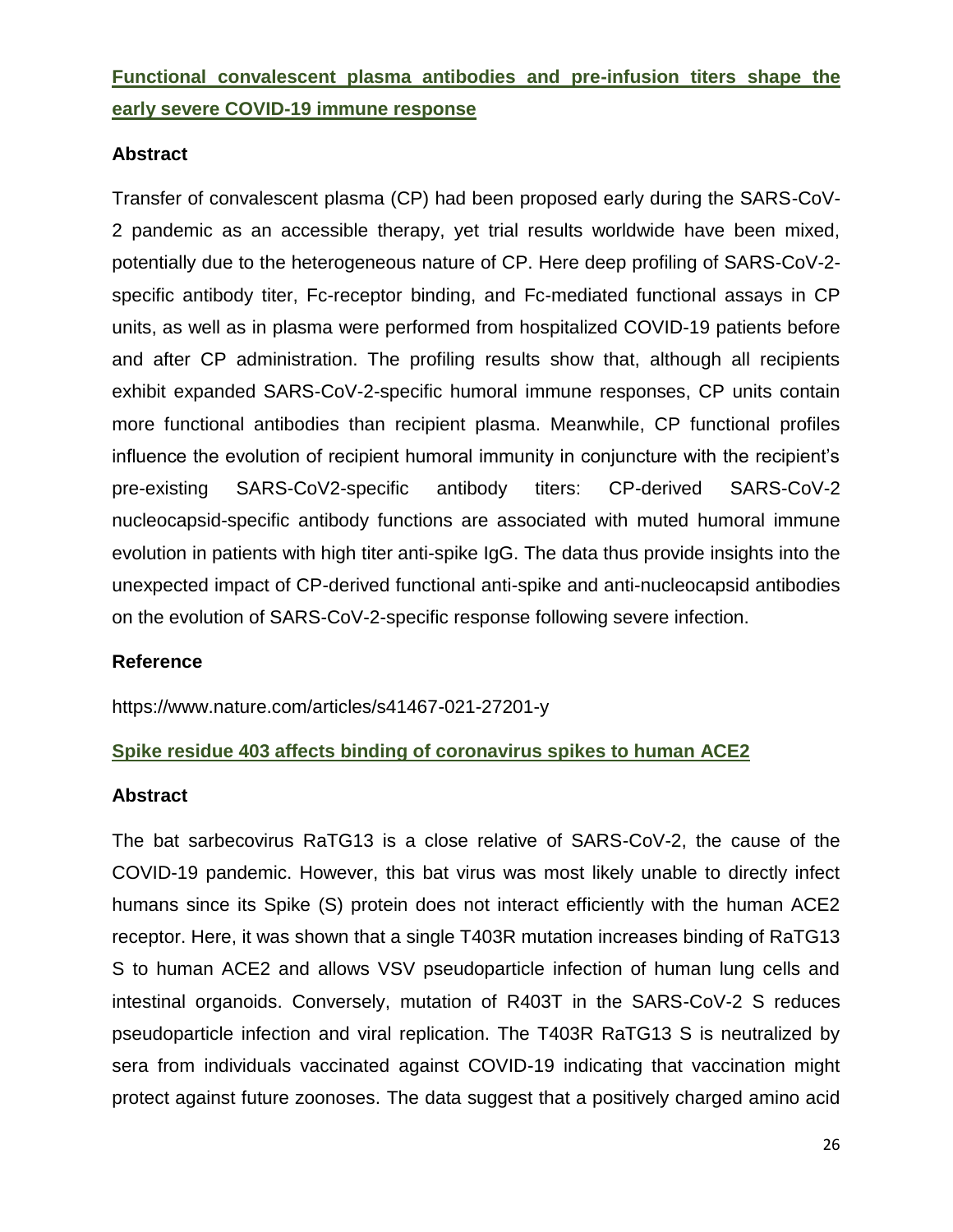at position 403 in the S protein is critical for efficient utilization of human ACE2 by S proteins of bat coronaviruses. This finding could help to better predict the zoonotic potential of animal coronaviruses.

### **Reference**

https://www.nature.com/articles/s41467-021-27180-0

### **A new p65 isoform that bind the glucocorticoid hormone and is expressed in inflammation liver diseases and COVID-19**

### **Abstract**

Inflammation is a physiological process whose deregulation causes some diseases including cancer. Nuclear Factor kB (NF-kB) is a family of ubiquitous and inducible transcription factors, in which the p65/p50 heterodimer is the most abundant complex, that play critical roles mainly in inflammation. Glucocorticoid Receptor (GR) is a ligandactivated transcription factor and acts as an anti-inflammatory agent and immunosuppressant. Thus, NF-kB and GR are physiological antagonists in the inflammation process. Here we show that in mice and humans there is a spliced variant of p65, named p65 iso5, which binds the corticosteroid hormone dexamethasone amplifying the effect of the glucocorticoid receptor and is expressed in the liver of patients with hepatic cirrhosis and hepatocellular carcinoma (HCC). Furthermore, we have quantified the gene expression level of p65 and p65 iso5 in the PBMC of patients affected by SARS-CoV-2 disease. The results showed that in these patients the p65 and p65 iso5 mRNA levels are higher than in healthy subjects. The ability of p65 iso5 to bind dexamethasone and the regulation of the glucocorticoid (GC) response in the opposite way of the wild type improves our knowledge and understanding of the antiinflammatory response and identifies it as a new therapeutic target to control inflammation and related diseases.

### **Reference**

https://www.nature.com/articles/s41598-021-02119-z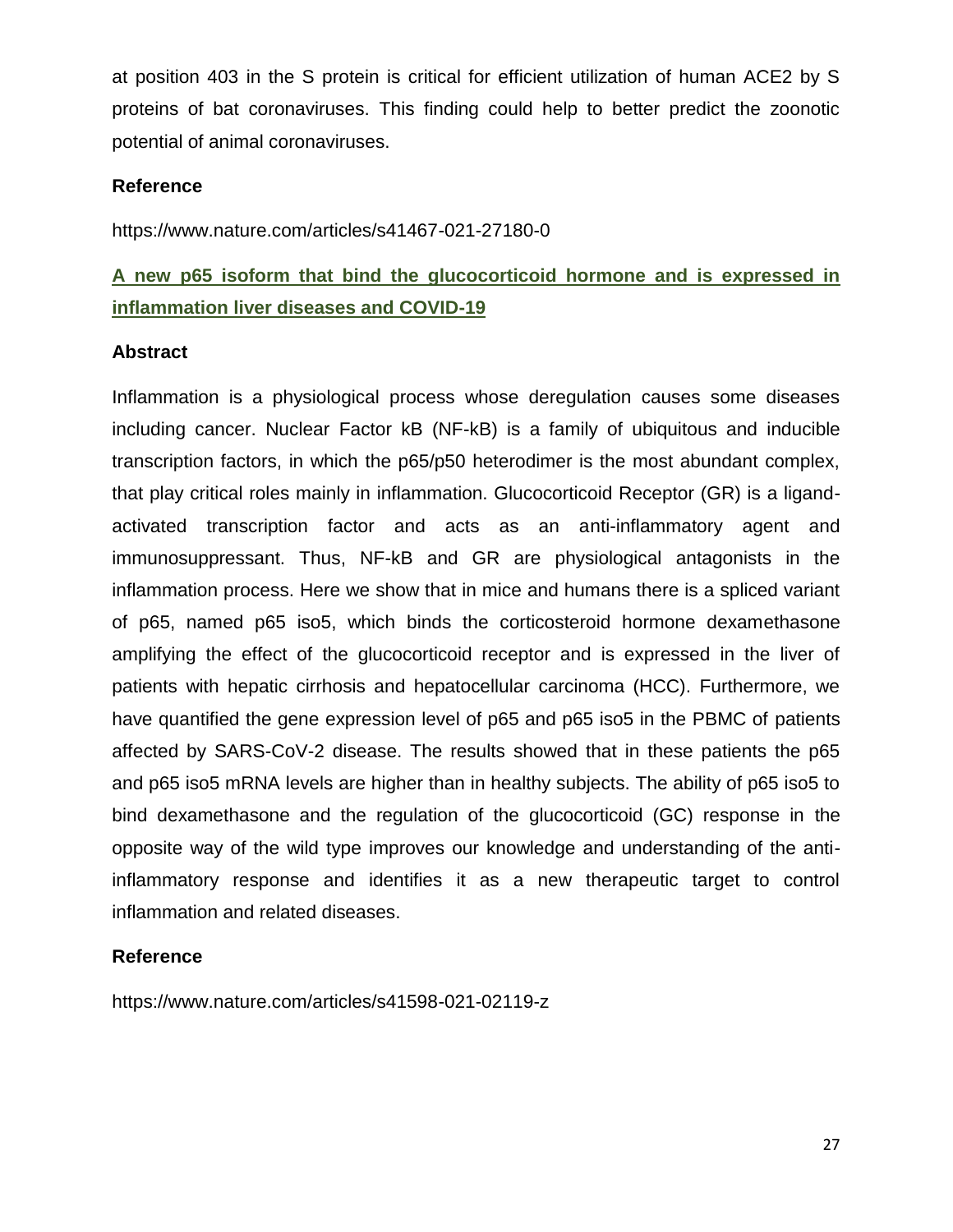**Upregulated type I interferon responses in asymptomatic COVID-19 infection are associated with improved clinical outcome** 

### **Abstract**

Understanding key host protective mechanisms against SARS-CoV-2 infection can help improve treatment modalities for COVID-19. We used a blood transcriptome approach to study biomarkers associated with differing severity of COVID-19, comparing severe and mild Symptomatic disease with Asymptomatic COVID-19 and uninfected Controls. There was suppression of antigen presentation but upregulation of inflammatory and viral mRNA translation associated pathways in Symptomatic as compared with Asymptomatic cases. In severe COVID-19, CD177 a neutrophil marker, was upregulated while interferon stimulated genes (ISGs) were downregulated. Asymptomatic COVID-19 cases displayed upregulation of ISGs and humoral response genes with downregulation of ICAM3 and TLR8. Compared across the COVID-19 disease spectrum, we found type I interferon (IFN) responses to be significantly upregulated (IFNAR2, IRF2BP1, IRF4, MAVS, SAMHD1, TRIM1), or downregulated (SOCS3, IRF2BP2, IRF2BPL) in Asymptomatic as compared with mild and severe COVID-19, with the dysregulation of an increasing number of ISGs associated with progressive disease. These data suggest that initial early responses against SARS-CoV-2 may be effectively controlled by ISGs. Therefore, we hypothesize that treatment with type I interferons in the early stage of COVID-19 may limit disease progression by limiting SARS-CoV-2 in the host.

### **Reference**

https://www.nature.com/articles/s41598-021-02489-4

### **Targeting conserved** *N***-glycosylation blocks SARS-CoV-2 variant infection** *in vitro*

### **Abstract**

*Background*: Despite clinical success with anti-spike vaccines, the effectiveness of neutralizing antibodies and vaccines has been compromised by rapidly spreading SARS-CoV-2 variants. Viruses can hijack the glycosylation machinery of host cells to shield themselves from the host's immune response and attenuate antibody efficiency.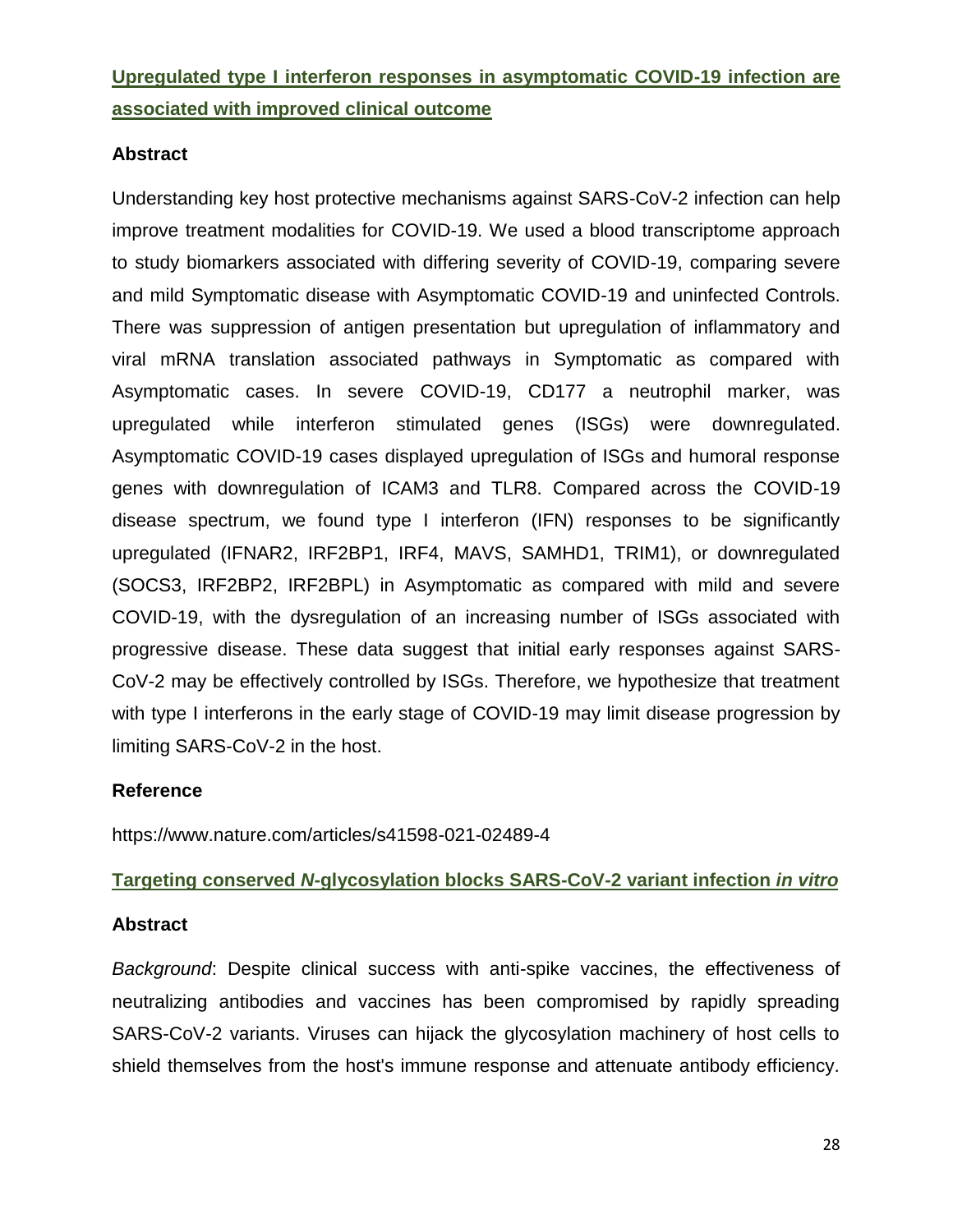However, it remains unclear if targeting glycosylation on viral spike protein can impair infectivity of SARS-CoV-2 and its variants.

*Methods*: Flow cytometry, ELISA, and BioLayer interferometry approaches were adopted to assess binding of glycosylated or deglycosylated spike with ACE2. Viral entry was determined by luciferase, immunoblotting, and immunofluorescence assays. Genome-wide association study (GWAS) revealed a significant relationship between STT3A and COVID-19 severity. NF-κB/STT3A-regulated *N*-glycosylation was investigated by gene knockdown, chromatin immunoprecipitation, and promoter assay. We developed an antibody-drug conjugate (ADC) that couples non-neutralization antispike antibody with NGI-1 (4G10-ADC) to specifically target SARS-CoV-2-infected cells.

*Findings*: The receptor binding domain and three distinct SARS-CoV-2 surface *N*glycosylation sites among 57,311 spike proteins retrieved from the NCBI-Virusdatabase are highly evolutionarily conserved (99.67%) and are involved in ACE2 interaction. STT3A is a key glycosyltransferase catalyzing spike glycosylation and is positively correlated with COVID-19 severity. It was found that inhibiting STT3A using N-linked glycosylation inhibitor-1 (NGI-1) impaired SARS-CoV-2 infectivity and that of its variants [Alpha (B.1.1.7) and Beta (B.1.351)]. Most importantly, 4G10-ADC enters SARS-CoV-2-infected cells and NGI-1 is subsequently released to deglycosylate spike protein, thereby reinforcing the neutralizing abilities of antibodies, vaccines, or convalescent sera and reducing SARS-CoV-2 variant infectivity.

*Interpretation*: The results indicated that targeting evolutionarily-conserved STT3Amediated glycosylation via an ADC can exert profound impacts on SARS-CoV-2 variant infectivity. Thus, a novel deglycosylation method was identified suitable for eradicating SARS-CoV-2 variant infection *in vitro*.

### **Reference**

https://www.thelancet.com/journals/ebiom/article/PIIS2352-3964(21)00506-5/fulltext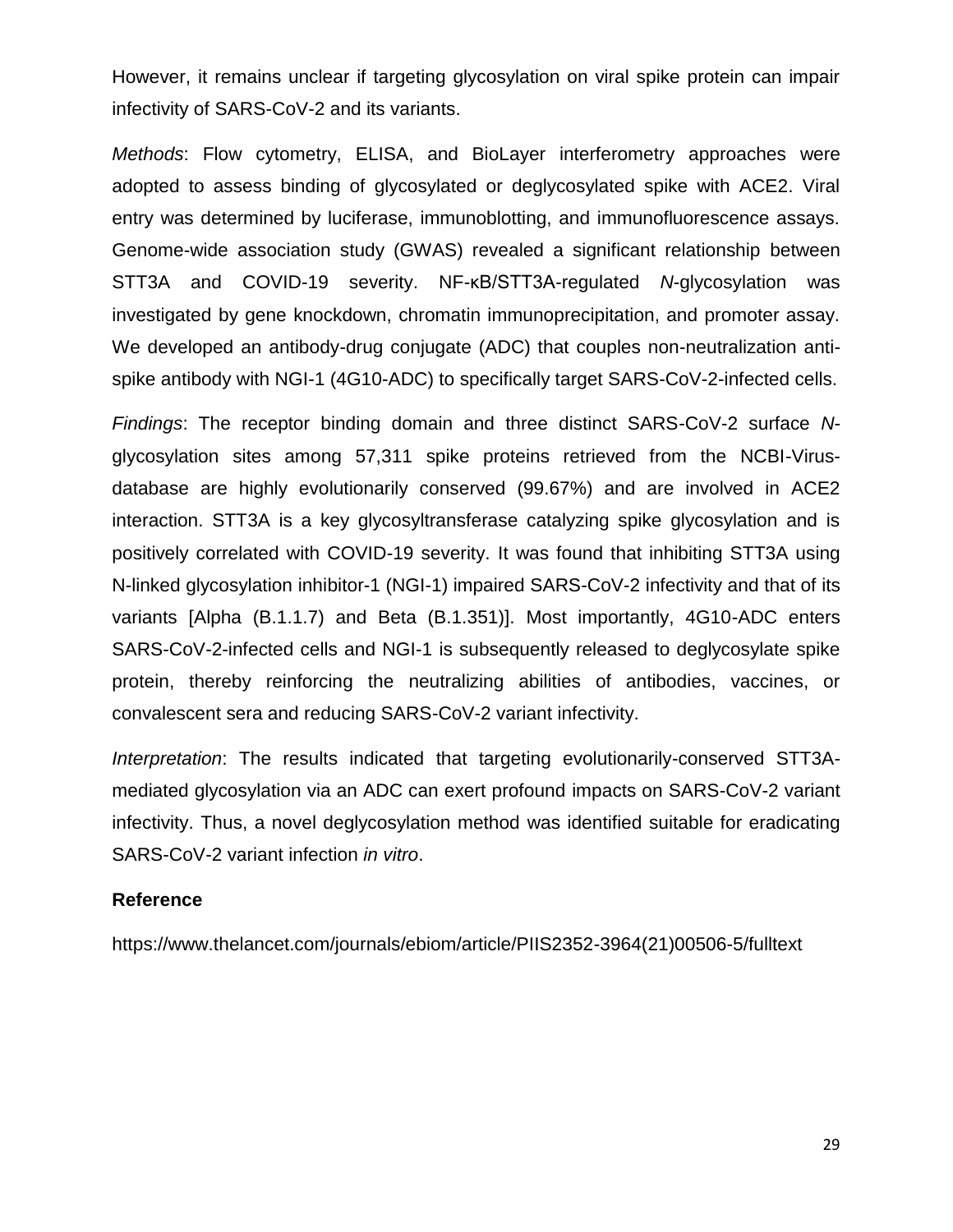### **Real-world effectiveness of the mRNA-1273 vaccine against COVID-19: Interim results from a prospective observational cohort study**

### **Abstract**

*Background*: Phase 3 trials found mRNA-1273 was highly effective in preventing COVID-19. We conducted a prospective cohort study at Kaiser Permanente Southern California (KPSC) to determine the real-world vaccine effectiveness (VE) of mRNA-1273 in preventing COVID-19 infection and severe disease.

*Methods*: For this planned interim analysis, individuals aged ≥18 years receiving 2 doses of mRNA-1273 ≥24 days apart (18/12/2020-31/03/2021) were 1:1 matched to randomly selected unvaccinated individuals by age, sex, and race/ethnicity, with followup through 30/06/2021. Outcomes were COVID-19 infection (SARS-CoV-2 positive molecular test or COVID-19 diagnosis code) or severe disease (COVID-19 hospitalization and COVID-19 hospital death). Adjusted hazard ratios (aHR) and confidence intervals (CI) for COVID-19 outcomes comparing vaccinated and unvaccinated individuals were estimated by Cox proportional hazards models accounting for multiple comparisons. Adjusted VE was calculated as (1-aHR)x100. Whole genome sequencing was performed on SARS-CoV-2 positive specimens from the KPSC population.

*Findings*: This analysis included 352,878 recipients of 2 doses of mRNA-1273 matched to 352,878 unvaccinated individuals. VE (99·3% CI) against COVID-19 infection was 87·4% (84·8–89·6%). VE against COVID-19 hospitalization and hospital death was 95·8% (90·7–98·1%) and 97·9% (66·9-99·9%), respectively. VE was higher against symptomatic (88·3% [98·3% CI: 86·1–90·2%]) than asymptomatic COVID-19 (72·7% [53·4–84·0%]), but was generally similar across age, sex, and racial/ethnic subgroups. VE among individuals with history of COVID-19 ranged from 8·2–33·6%. The most prevalent variants were Alpha (41·6%), Epsilon (17·5%), Delta (11·5%), and Gamma (9·1%), with Delta increasing to 54·0% of variants by June 2021.

*Interpretation*: These interim results provide reassuring evidence of the VE of 2 doses of mRNA-1273 across age, sex, and racial/ethnic subgroups, and against asymptomatic and symptomatic COVID-19, and severe COVID-19 outcomes. Among individuals with history of COVID-19, mRNA-1273 vaccination may offer added protection beyond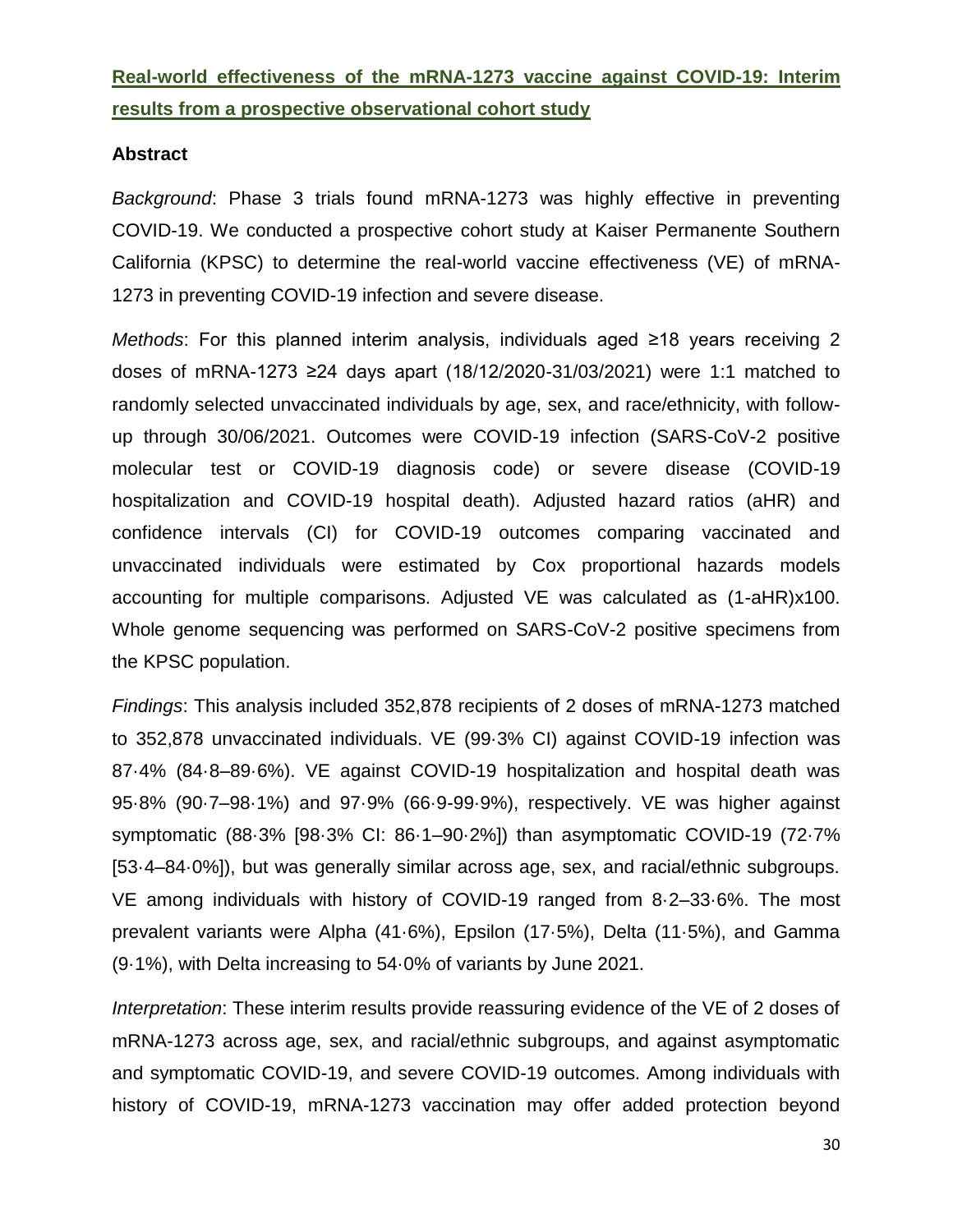immunity acquired from prior infection. Longer follow-up is needed to fully evaluate VE of mRNA-1273 against emerging SARS-CoV-2 variants.

### **Reference**

https://www.thelancet.com/journals/lanam/article/PIIS2667-193X(21)00130-7/fulltext

# **Impact of SARS-CoV-2 Delta variant on incubation, transmission settings and vaccine effectiveness: Results from a nationwide case-control study in France**

### **Abstract**

*Background*: It was aimed to assess the settings and activities associated with SARS-CoV-2 infection in the context of B.1.617.2 (Delta) variant circulation in France, as well as the protection against symptomatic Delta infection.

*Methods*: In this nationwide case-control study, cases were SARS-CoV-2 infected adults recruited between 23 May and 13 August 2021. Controls were non-infected adults from a national representative panel matched to cases by age, sex, region, population density and calendar week. Participants completed an online questionnaire and multivariable logistic regression analysis was used to determine the association between acute SARS-CoV-2 infection and recent activity-related exposures, past history of SARS-CoV-2 infection, and COVID-19 vaccination.

*Findings*: Differences were not found in the settings and activities associated with Delta versus non-Delta infections and grouped them for subsequent analyses. In multivariable analysis involving 12634 cases (8644 Delta and 3990 non-Delta) and 5560 controls, we found individuals under 40 years and attending bars (aOR:1.9; 95%CI:1.6-2.2) or parties (aOR:3.4; 95%CI:2.8-4.2) to be at increased risk of infection. In those aged 40 years and older, having children attend daycare (aOR:1.9; 95%CI:1.1-3.3), kindergarten (aOR:1.6; 95%CI:1.2-2.1), primary school (aOR:1.4; 95%CI:1.2-1.6) or middle school (aOR:1.3; 95%CI:1.2-1.6) were associated with increased risk of infection. We found strong protection against symptomatic Delta infection for those with prior infection whether it was recent (2-6 months) (95%; 95%CI:90-97) or associated with one dose (85%; 95%CI:78-90) or two doses of mRNA vaccine (96%; 95%CI:87-99). For those without past infection, protection was lower with two doses of mRNA vaccine (67%; 95%CI:63-71).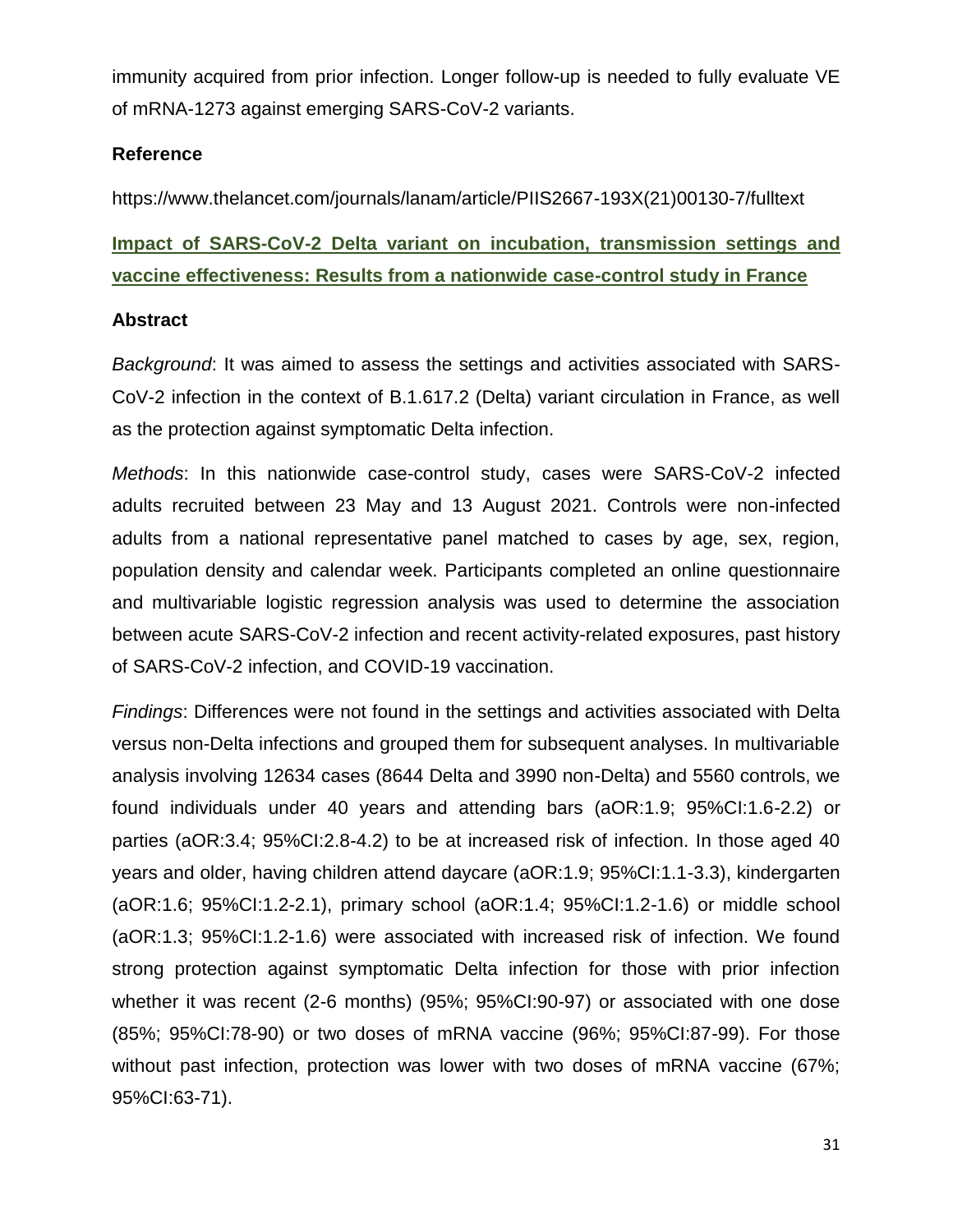*Interpretation*: In line with other observational studies, reduced vaccine effectiveness was found against symptomatic Delta infections. The settings and activities at increased risk of infection indicate where efforts to reinforce individual and public health measures need to be concentrated.

#### **Reference**

https://www.thelancet.com/journals/lanepe/article/PIIS2666-7762(21)00264-7/fulltext

**Effectiveness of ChAdOx1 nCoV-19 vaccine against SARS-CoV-2 infection during the delta (B.1.617.2) variant surge in India: A test-negative, case-control study and a mechanistic study of post-vaccination immune responses** 

#### **Abstract**

*Background*: SARS-CoV-2 variants of concern (VOCs) have threatened COVID-19 vaccine effectiveness. It was aimed to assess the effectiveness of the ChAdOx1 nCoV-19 vaccine, predominantly against the delta (B.1.617.2) variant, in addition to the cellular immune response to vaccination.

*Methods*: A test-negative, case-control study was done at two medical research centres in Faridabad, India. All individuals who had a positive RT-PCR test for SARS-CoV-2 infection between April 1, 2021, and May 31, 2021, were included as cases and individuals who had a negative RT-PCR test were included as controls after matching with cases on calendar week of RT-PCR test. The primary outcome was effectiveness of complete vaccination with the ChAdOx1 nCoV-19 vaccine against laboratoryconfirmed SARS-CoV-2 infection. The secondary outcomes were effectiveness of a single dose against SARS-CoV-2 infection and effectiveness of a single dose and complete vaccination against moderate-to-severe disease among infected individuals. Additionally, *in-vitro* live-virus neutralization and T-cell immune responses were tested to the spike protein of the wild-type SARS-CoV-2 and VOCs among healthy (antinucleocapsid antibody negative) recipients of the ChAdOx1 nCoV-19 vaccine.

*Findings*: Of 2379 cases of confirmed SARS-CoV-2 infection, 85 (3·6%) were fully vaccinated compared with 168 (8·5%) of 1981 controls (adjusted OR [aOR] 0·37 [95% CI 0·28–0·48]), giving a vaccine effectiveness against SARS-CoV-2 infection of 63·1% (95% CI 51·5–72·1). 157 (6·4%) of 2451 of cases and 181 (9·1%) of 1994) controls had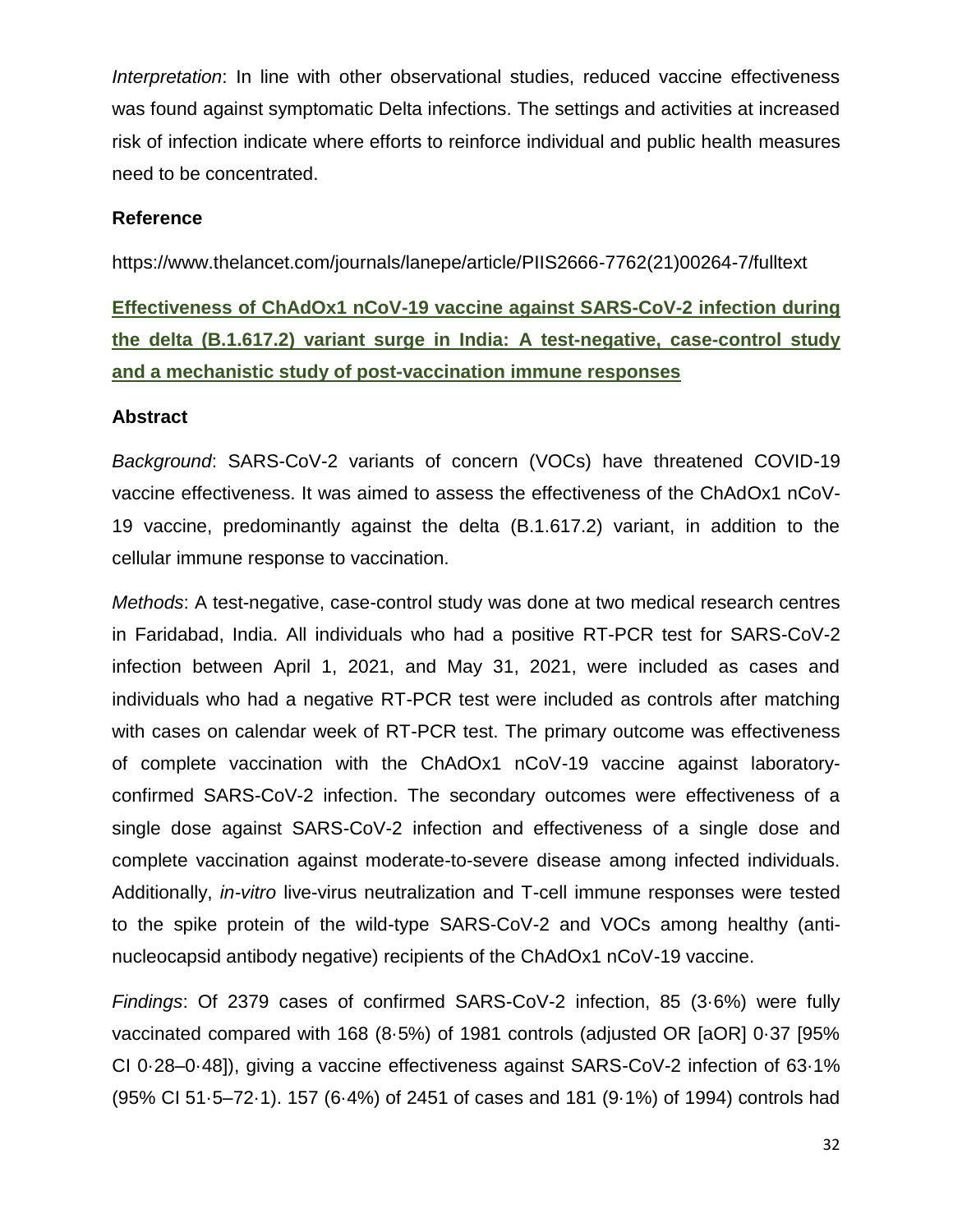received a single dose of the ChAdOx1 nCoV-19 vaccine (aOR 0·54 [95% CI 0·42– 0·68]), thus vaccine effectiveness of a single dose against SARS-CoV-2 infection was 46·2% (95% CI 31·6–57·7). One of 84 cases with moderate-to-severe COVID-19 was fully vaccinated compared with 84 of 2295 cases with mild COVID-19 (aOR 0·19 [95% CI 0·01–0·90]), giving a vaccine effectiveness of complete vaccination against moderate-to-severe disease of 81·5% (95% CI 9·9–99·0). The effectiveness of a single dose against moderate-to-severe disease was 79·2% (95% CI 46·1–94·0); four of 87 individuals with moderate-to-severe COVID-19 had received a single dose compared with 153 of 2364 participants with mild disease (aOR 0·20 [95% CI 0·06–0·54]). Among 49 healthy, fully vaccinated individuals, neutralising antibody responses were lower against the alpha (B.1.1.7; geometric mean titre 244·7 [95% CI 151·8–394·4]), beta (B.1.351; 97·6 [61·2–155·8]), kappa (B.1.617.1; 112·8 [72·7–175·0]), and delta (88·4 [61·2–127·8]) variants than against wild-type SARS-CoV-2 (599·4 [376·9–953·2]). However, the antigen-specific CD4 and CD8 T-cell responses were conserved against both the delta variant and wild-type SARS-CoV-2.

*Interpretation*: The ChAdOx1 nCoV-19 vaccine remained effective against moderate-tosevere COVID-19, even during a surge that was dominated by the highly transmissible delta variant of SARS-CoV-2. Spike-specific T-cell responses were maintained against the delta variant. Such cellular immune protection might compensate for waning humoral immunity.

### **Reference**

https://www.thelancet.com/journals/laninf/article/PIIS1473-3099(21)00680-0/fulltext

### **Model-based assessment of SARS-CoV-2 Delta variant transmission dynamics within partially vaccinated K-12 school populations**

### **Abstract**

*Background*: School reopening policies were examined amidst ongoing transmission of the highly transmissible Delta variant, accounting for vaccination among individuals ≥12 years.

*Methods*: Data was collected on social contacts among school-aged children in the California Bay Area and developed an individual-based transmission model to simulate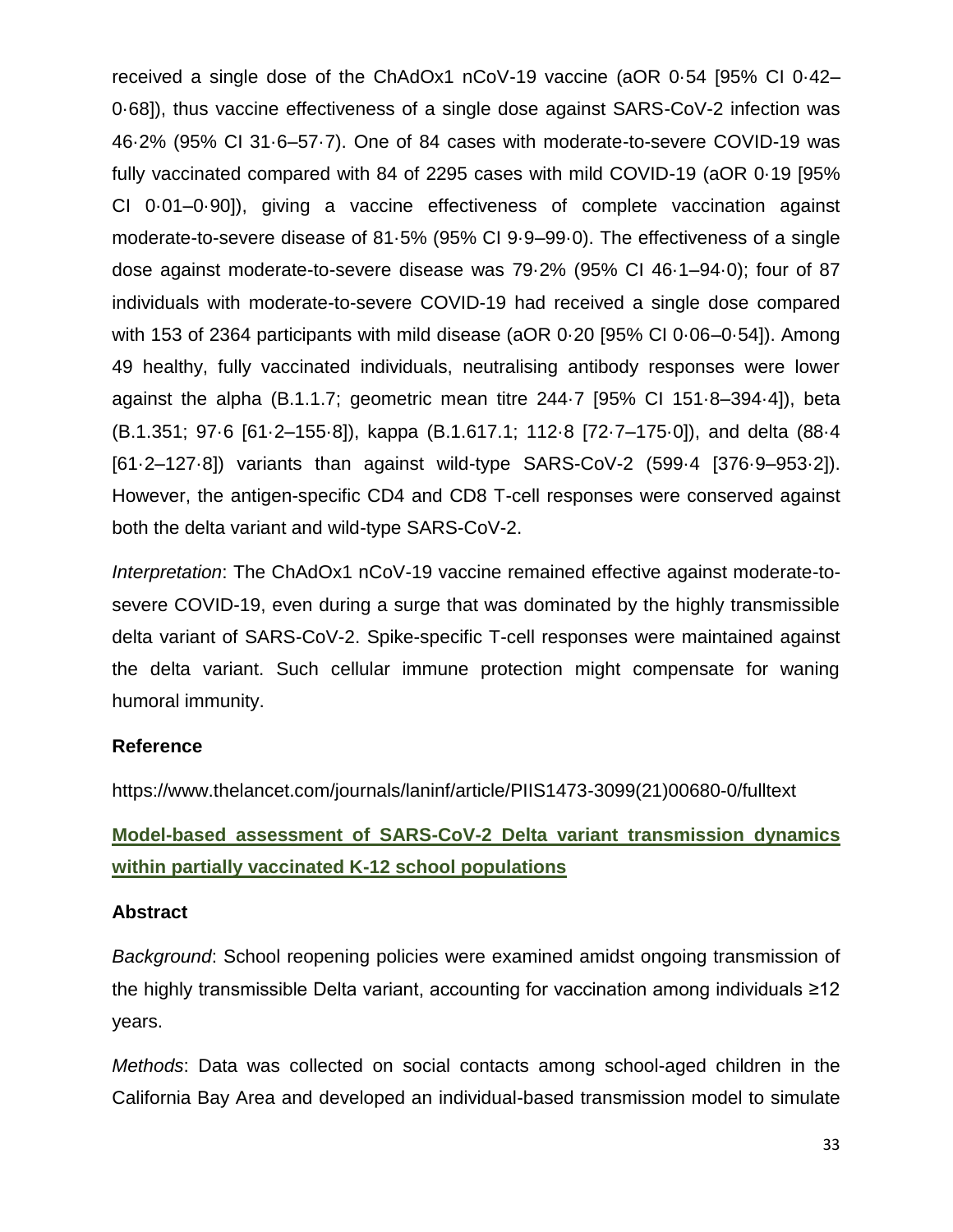transmission of the Delta variant of SARS-CoV-2 in schools. We evaluated the additional infections in students and teachers/staff resulting over a 128-day semester from in-school instruction compared to remote instruction when various NPIs (mask use, cohorts, and weekly testing of students/teachers) were implemented, across various community-wide vaccination coverages (50%, 60%, 70%), and student (≥12 years) and teacher/staff vaccination coverages (50% - 95%).

*Findings*: At 70% vaccination coverage, universal masking reduced infections by >57% among students. Masking plus 70% vaccination coverage enabled achievement of <50 excess cases per 1,000 students/teachers, but stricter risk tolerances, such as <25 excess infections per 1,000 students/teachers, required a cohort approach in elementary and middle school populations. In the absence of NPIs, increasing the vaccination coverage of community members from 50% to 70% or elementary teachers from 70% to 95% reduced the excess rate of infection among elementary school students attributable to school transmission by 24% and 37%, respectively.

*Interpretations*: Amidst Delta variant circulation, we found that schools are not inherently low risk, yet can be made so with high community vaccination coverages and masking. Vaccination of adults protects unvaccinated children.

### **Reference**

https://www.thelancet.com/journals/lanam/article/PIIS2667-193X(21)00129-0/fulltext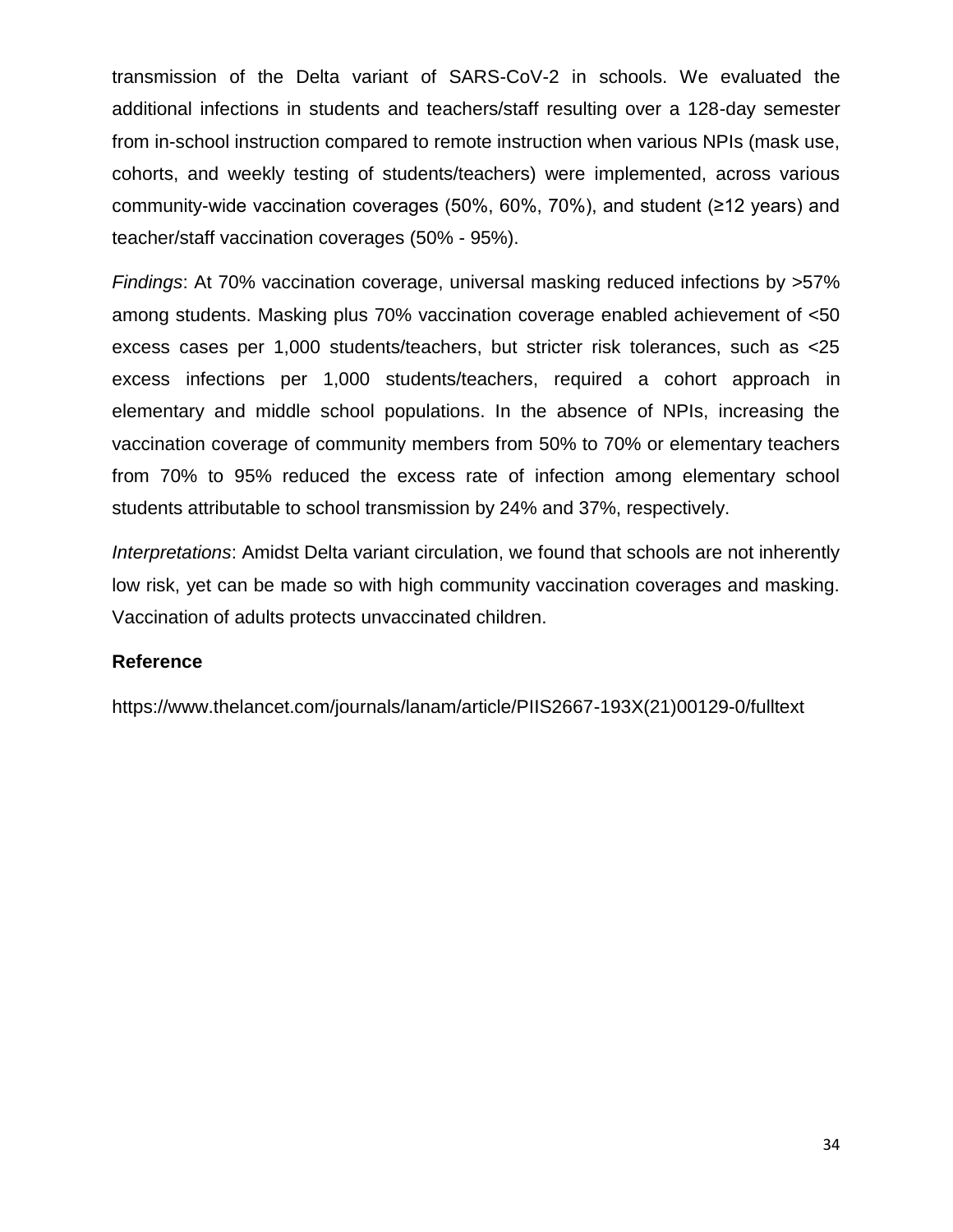# **NEWSLETTER**

### **Publication Date: Nov 25, 2021**

### **Heavily mutated Omicron variant puts scientists on alert**

Researchers in South Africa are racing to track the concerning rise of a new variant of the SARS-CoV-2 coronavirus that causes COVID-19. The variant harbours a large number of the mutations found in other variants, including Delta, and it seems to be spreading quickly across South Africa.

A top priority is to follow the variant more closely as it spreads: it was first identified in Botswana earlier this month and has since turned up in a traveler arriving in Hong Kong from South Africa. Scientists are also trying to understand the variant's properties, such as whether it can evade immune responses triggered by vaccines and whether it causes more or less severe disease than other variants do. For more details read the link given below.

### **Reference**

https://www.nature.com/articles/d41586-021-03552-w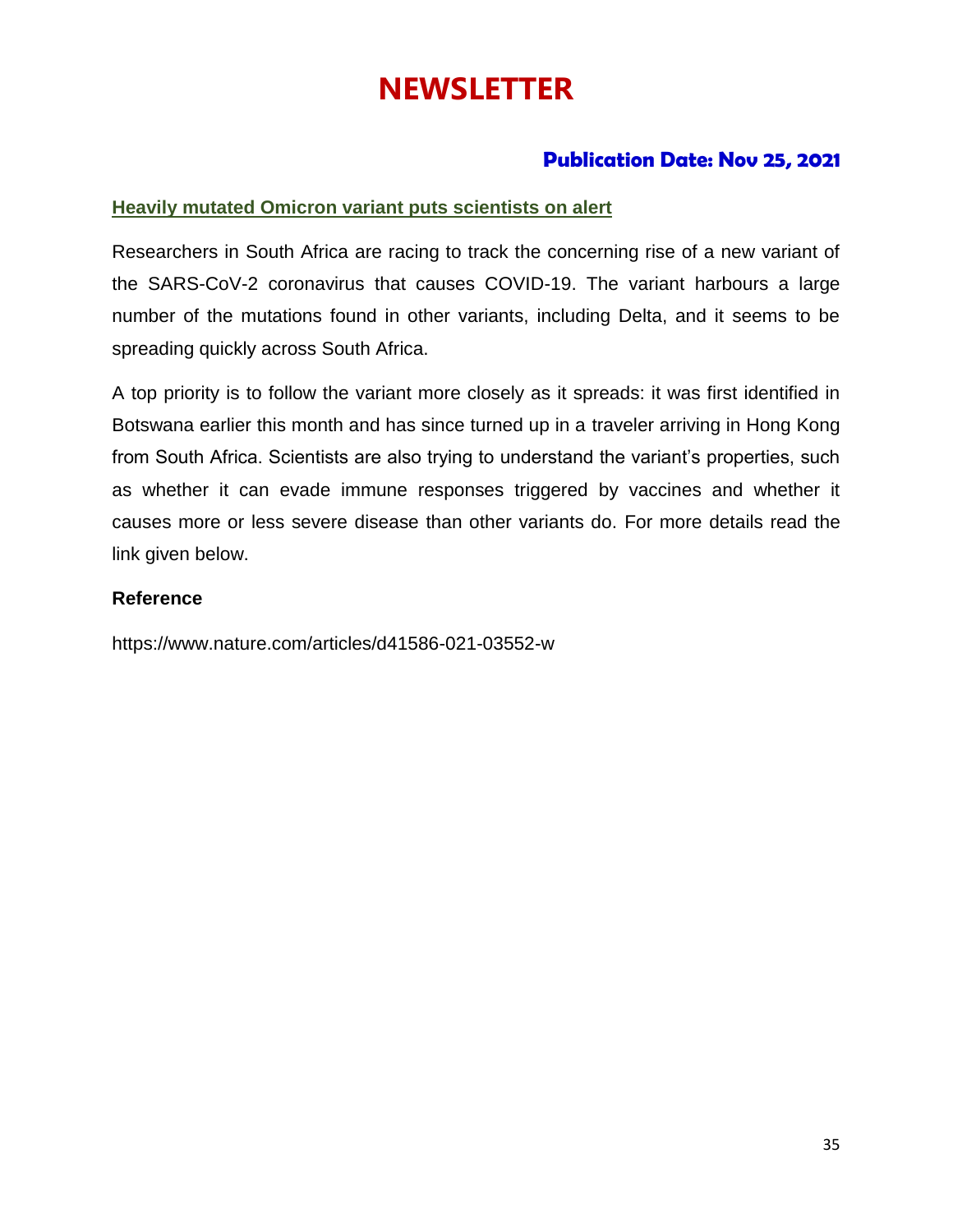# **PERSPECTIVE**

### **Publication Date: Nov 29, 2021**

### **Implications of testicular ACE2 and the renin–angiotensin system for SARS-CoV-2 on testis function**

Although many studies have focused on SARS-CoV-2 infection in the lungs, comparatively little is known about the potential effects of the virus on male fertility. SARS-CoV-2 infection of target cells requires the presence of furin, angiotensinconverting enzyme 2 (ACE2) receptors, and transmembrane protease serine 2 (TMPRSS2). Thus, cells in the body that express these proteins might be highly susceptible to viral entry and downstream effects. Currently, reports regarding the expression of the viral entry proteins in the testes are conflicting; however, other members of the SARS-CoV family of viruses — such as SARS-CoV — have been suspected to cause testicular dysfunction and/or orchitis. SARS-CoV-2, which displays many similarities to SARS-CoV, could potentially cause similar adverse effects. Commonalities between SARS family members, taken in combination with sparse reports of testicular discomfort and altered hormone levels in patients with SARS-CoV-2, might indicate possible testicular dysfunction. Thus, SARS-CoV-2 infection has the potential for effects on testis somatic and germline cells and experimental approaches might be required to help identify potential short-term and long-term effects of SARS-CoV-2 on male fertility.

### **Reference**

https://www.nature.com/articles/s41585-021-00542-5

### **Publication Date: Nov 26, 2021**

### **Immune dysregulation and immunopathology induced by SARS-CoV-2 and related coronaviruses — are we our own worst enemy?**

Human coronaviruses cause a wide spectrum of disease, ranging from mild common colds to acute respiratory distress syndrome and death. Three highly pathogenic human coronaviruses — severe acute respiratory syndrome coronavirus (SARS-CoV), Middle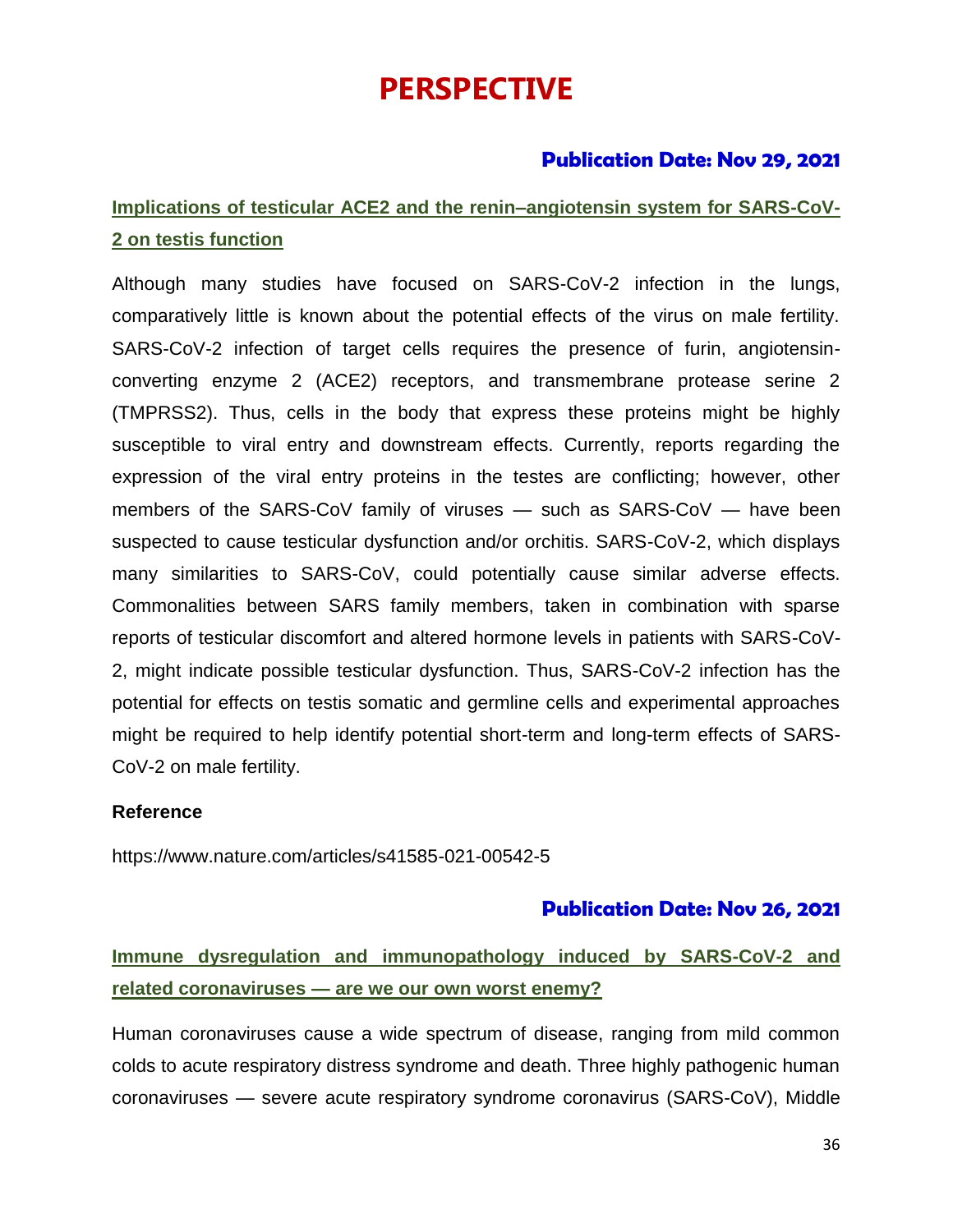East respiratory syndrome coronavirus and SARS-CoV-2 — have illustrated the epidemic and pandemic potential of human coronaviruses, and a better understanding of their disease-causing mechanisms is urgently needed for the rational design of therapeutics. Analyses of patients have revealed marked dysregulation of the immune system in severe cases of human coronavirus infection, and there is ample evidence that aberrant immune responses to human coronaviruses are typified by impaired induction of interferons, exuberant inflammatory responses and delayed adaptive immune responses. In addition, various viral proteins have been shown to impair interferon induction and signalling and to induce inflammasome activation. This suggests that severe disease associated with human coronaviruses is mediated by both dysregulated host immune responses and active viral interference. Here it was discussed that current understanding of the mechanisms involved in each of these scenarios.

### **Reference**

https://www.nature.com/articles/s41577-021-00656-2

### **Receptome profiling identifies KREMEN1 and ASGR1 as alternative functional receptors of SARS-CoV-2**

Host cellular receptors play key roles in the determination of virus tropism and pathogenesis. However, little is known about SARS-CoV-2 host receptors with the exception of ACE2. Furthermore, ACE2 alone cannot explain the multi-organ tropism of SARS-CoV-2 nor the clinical differences between SARS-CoV-2 and SARS-CoV, suggesting the involvement of other receptor(s). Here, we performed genomic receptor profiling to screen 5054 human membrane proteins individually for interaction with the SARS-CoV-2 capsid spike (S) protein. Twelve proteins, including ACE2, ASGR1, and KREMEN1, were identified with diverse S-binding affinities and patterns. ASGR1 or KREMEN1 is sufficient for the entry of SARS-CoV-2 but not SARS-CoV *in vitro* and *in vivo*. SARS-CoV-2 utilizes distinct ACE2/ASGR1/KREMEN1 (ASK) receptor combinations to enter different cell types, and the expression of ASK together displays a markedly stronger correlation with virus susceptibility than that of any individual receptor at both the cell and tissue levels. The cocktail of ASK-related neutralizing antibodies provides the most substantial blockage of SARS-CoV-2 infection in human lung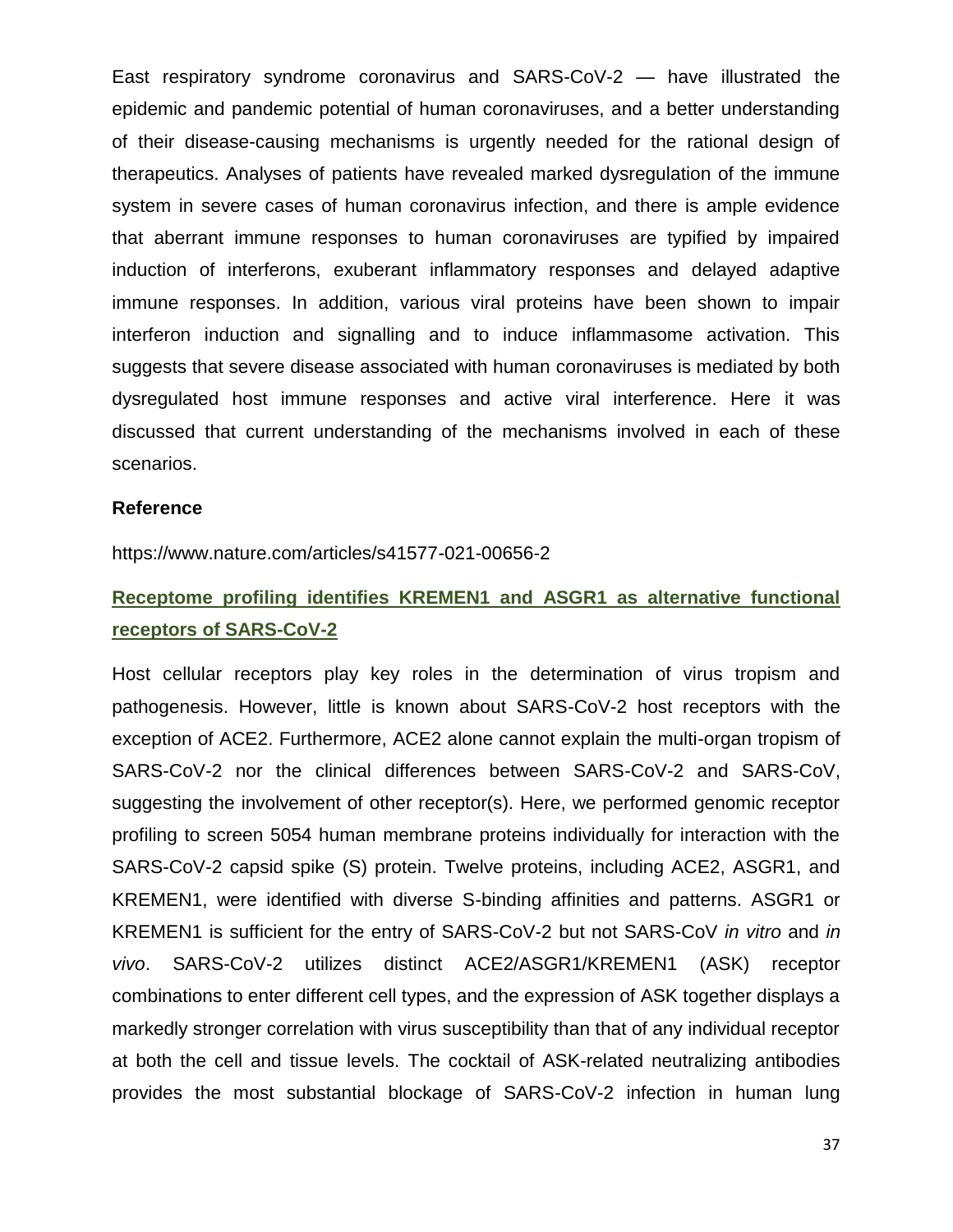organoids when compared to individual antibodies. The study revealed an interacting host receptome of SARS-CoV-2, and identified ASGR1 and KREMEN1 as alternative functional receptors that play essential roles in ACE2-independent virus entry, providing insight into SARS-CoV-2 tropism and pathogenesis, as well as a community resource and potential therapeutic strategies for further COVID-19 investigations.

### **Reference**

<https://www.nature.com/articles/s41422-021-00595-6>

### **Dual electrochemical sensing of spiked virus and SARS-CoV-2 using natural bedreceptor (MV-gal1)**

It has been necessary to use methods that can detect the specificity of a virus during virus screening. In this study, a dual platform was used to identify any spiked virus and specific SARS-CoV-2 antigen, sequentially. A natural bed-receptor surface was introduced as Microparticle Vesicle-Galactins1 (MV-gal1) with the ability of glycan binding to screen every spiked virus. MV are the native vesicles which may have the gal-1 receptor. Gal-1 is the one of lectin receptor which can bind to glycan. After dropping the MV-gal1 on the SCPE/GNP, the sensor is turned on due to the increased electrochemical exchange with [Fe(CN)6]−3/−4 probe. Dropping the viral particles of SARS-CoV-2 cause to turn off the sensor with covering the sugar bond (early screening). Then, with the addition of Au/Antibody-SARS-CoV-2 on the MVgal1@SARS-CoV-2 Antigen, the sensor is turned on again due to the electrochemical amplifier of AuNP (specific detection).For the first time, our sensor has the capacity of screening of any spike virus, and the specific detection of COVID-19 (LOD: 4.57 × 102 copies/mL) by using the natural bed-receptor and a specific antibody in the point of care test.

### **Reference**

https://www.nature.com/articles/s41598-021-02029-0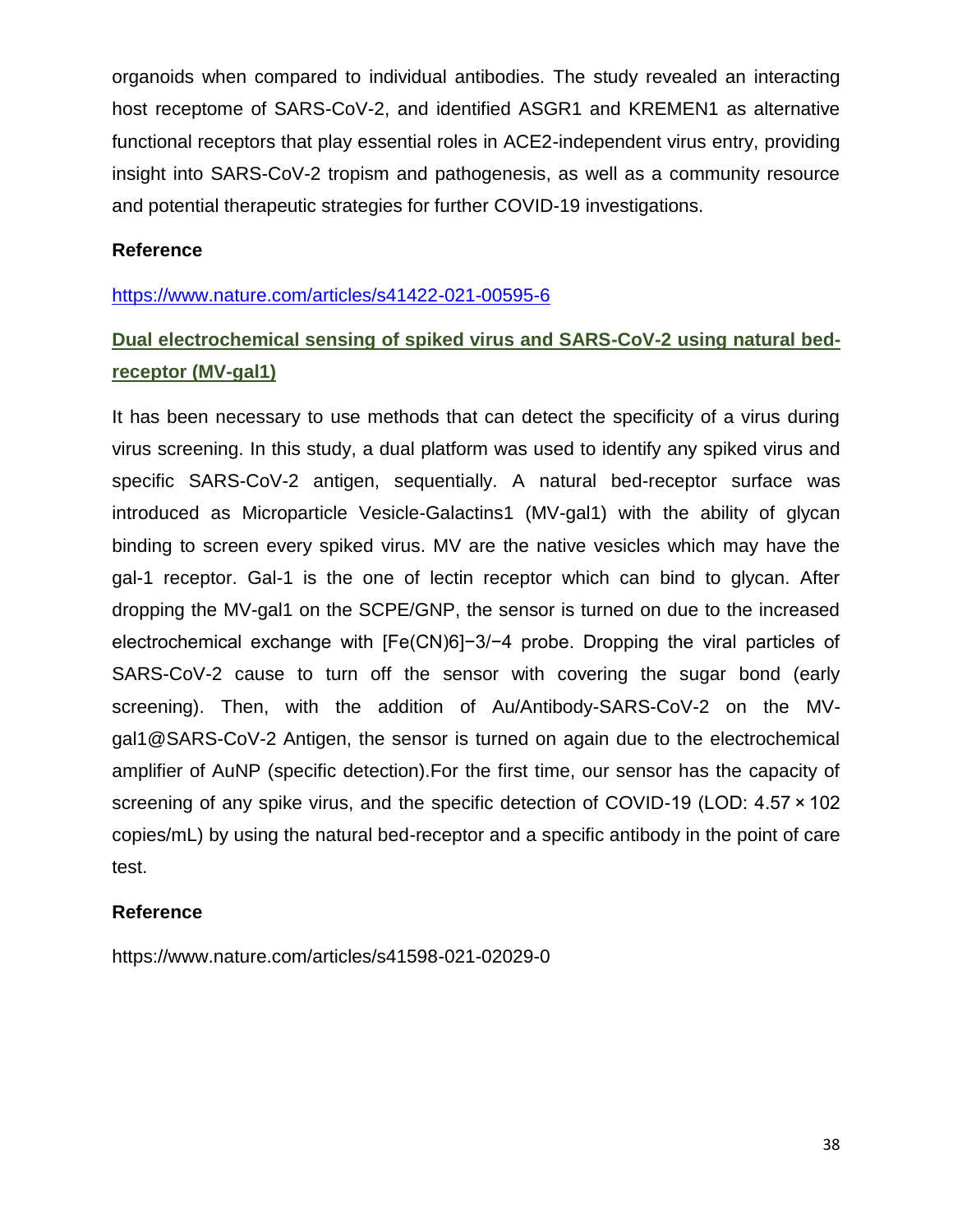# **COMMENTARY**

### **Publication Date: Nov 30, 2021**

### **Narrating the natural history of live infection by SARS CoV-2 VOC in animal models**

The requirement for rapid answers during the COVID-19 pandemic has stress-tested the resources of 21st century immunology, virology and vaccinology research, with lifeand-death need for meaningful answers. Unsurprisingly, given the scale and features of the disease, many of the answers have come out of analysing the sadly abundant supply of infected people at different stages of disease severity. Such studies, from vaccine trials to characterisation of neutralising antibody epitopes, have yielded a huge body of knowledge that within less than 2-years has eclipsed the datasets for many or most other infectious diseases. However, such is the arms race against SARS-CoV-2 and its emerging variants of concern (VOC) that the questions keep coming and keep changing. Some are not of the type easily answered by sampling human cells or sera following real-life, natural exposure. For example, because a study of the earliest events following acute infection requires knowledge of viral isolate sequence, challenge dose and timing, or because of the need to understand the details of viral infection, inflammation and pathogenesis in the lungs or other target organs. For many of these research questions, the answers need to come either from human challenge studies or from animal infection models. Human challenge studies are now well underway but have to encompass several safety and ethical constraints, including virus isolates and dose and invasiveness of tissue sampling. That leaves a gap to be filled by animal studies. However, delivering pathologically and immunologically pertinent and illuminating animal models of human infectious diseases has been notoriously difficult. Even if the hurdle of species-specific receptors is overcome by sequence conservation or transgenesis, there is the common problem that specific patterns of multi-system pathology may be poorly reiterated. In the case of COVID-19, animal model studies have encompassed K18-ACE2 transgenic mice, Syrian hamsters, ferrets and nonhuman primate (especially macaque) studies. As in all animal models of human disease pathology, there are trade-offs between maintenance costs and therefore group sizes, the pertinence of pathology and disease course and, importantly, availability of